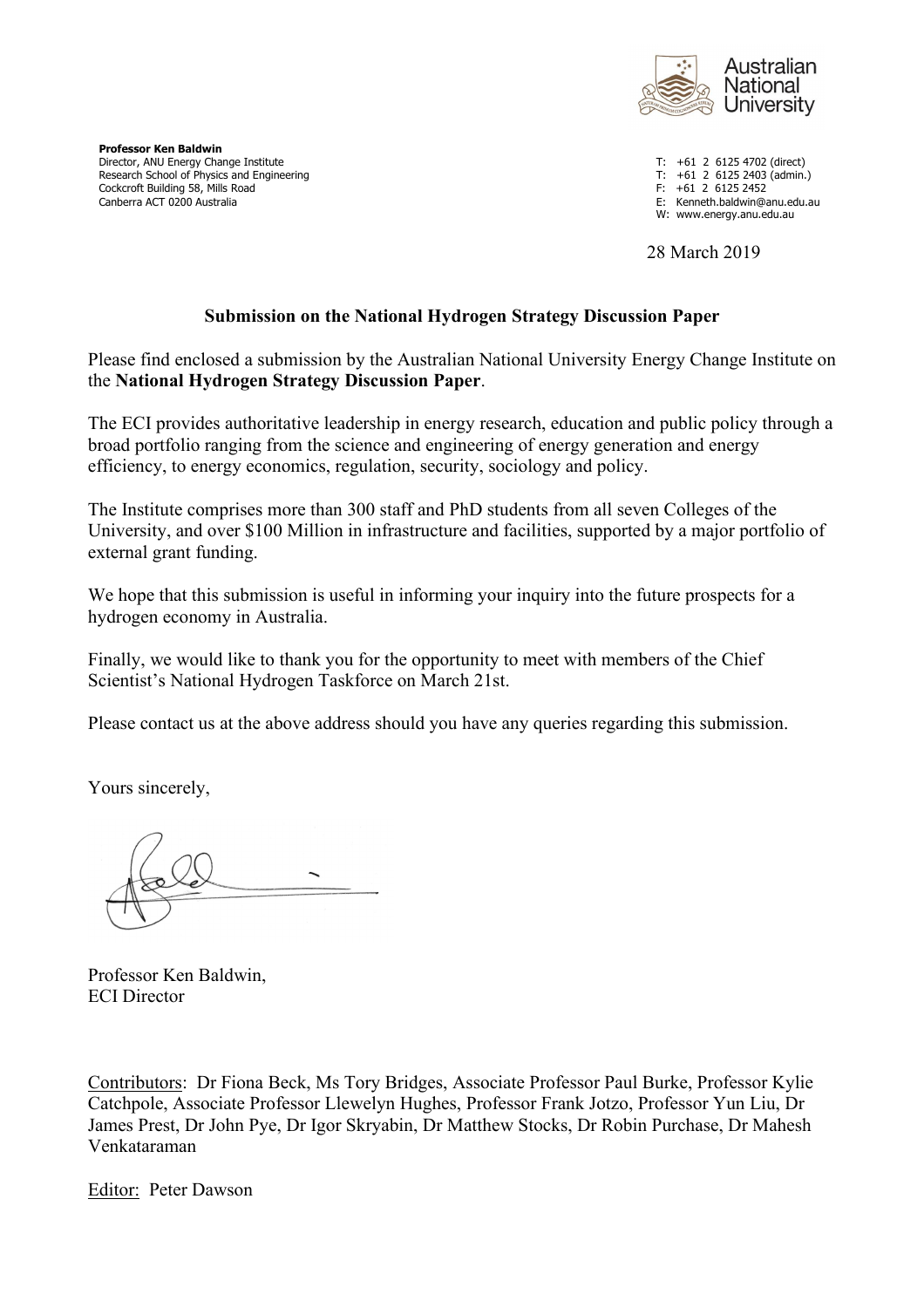# **A National Strategy for Hydrogen**

## **Submission by the ANU Energy Change Institute (ECI)**

## Energy Change Institute (ECI)

The ECI provides authoritative leadership in energy research, education and public policy through a broad portfolio ranging from the science and engineering of energy generation and energy efficiency, to energy economics, regulation, security, sociology and policy.

The Institute comprises more than 300 staff and PhD students from all seven Colleges of the University, and over \$100 Million in infrastructure and facilities, supported by a major portfolio of external grant funding.

In this submission, please note that where a specified number of key points are requested (such as the three most important issues), we have highlighted them using red headings, with additional points in blue headings. We have used this prioritisation throughout the document. Note that the length of the response does not necessarily reflect the priority in each case.

The principal authors of each section are listed in the document.

## Preamble

We maintain that a future hydrogen economy should be based on "clean" hydrogen, created using renewable energy sources. Hydrogen generated using fossil fuels ("dirty" hydrogen – formed from coal and natural gas and producing greenhouse gases) is not sustainable in the long term in a carbon-constrained world – particularly when carbon pricing impacts the world's economies.

If "dirty" hydrogen is to be considered a low-emissions fuel, it needs to be coupled with carbon capture and storage (CCS), considerably increasing the expense and the technical requirements. Australia would need to implement CCS at an unrealistically rapid pace over the next 15-20 years to sequester the emissions from fossil-fuel-based "dirty" hydrogen generation if it is to meet the projected Australian export opportunity.<sup>1</sup> The CCS storage capacity required by 2040 to support the generation of "dirty" hydrogen is similar to the total capacity of all CCS facilities currently operating worldwide. Conversely, "clean" hydrogen is generated using heat or electricity from renewable sources and has no embedded carbon.

Although the submission relates primarily to hydrogen, it should be noted that hydrogen gas is itself only a part of the supply chain, with e.g. ammonia as another potential major energy vector.

Finally, currently a third of the emissions due to global energy use have no *commercially* viable alternative to fossil fuels. These include heavy freight, aviation, and industries like iron and steel, cement, chemicals and aluminium. To truly decarbonise, we need to find carbon-free energy vectors and fuels that can replace fossil fuels in a range of sectors. In some cases e.g. mineral ore reduction, hydrogen technology has the capacity to add enormous value to Australia's exports. Hydrogen and its export applications are a key driver of the ANU Energy Change Institute's Grand Challenge: *Zero-Carbon Energy for the Asia-Pacific. 2*

<sup>1</sup> See the ACIL Allen report: *Opportunities for Australia from hydrogen exports",* 2018, for projected Australian export quantities.

<sup>2</sup> http://energy.anu.edu.au/eci-grand-challenge.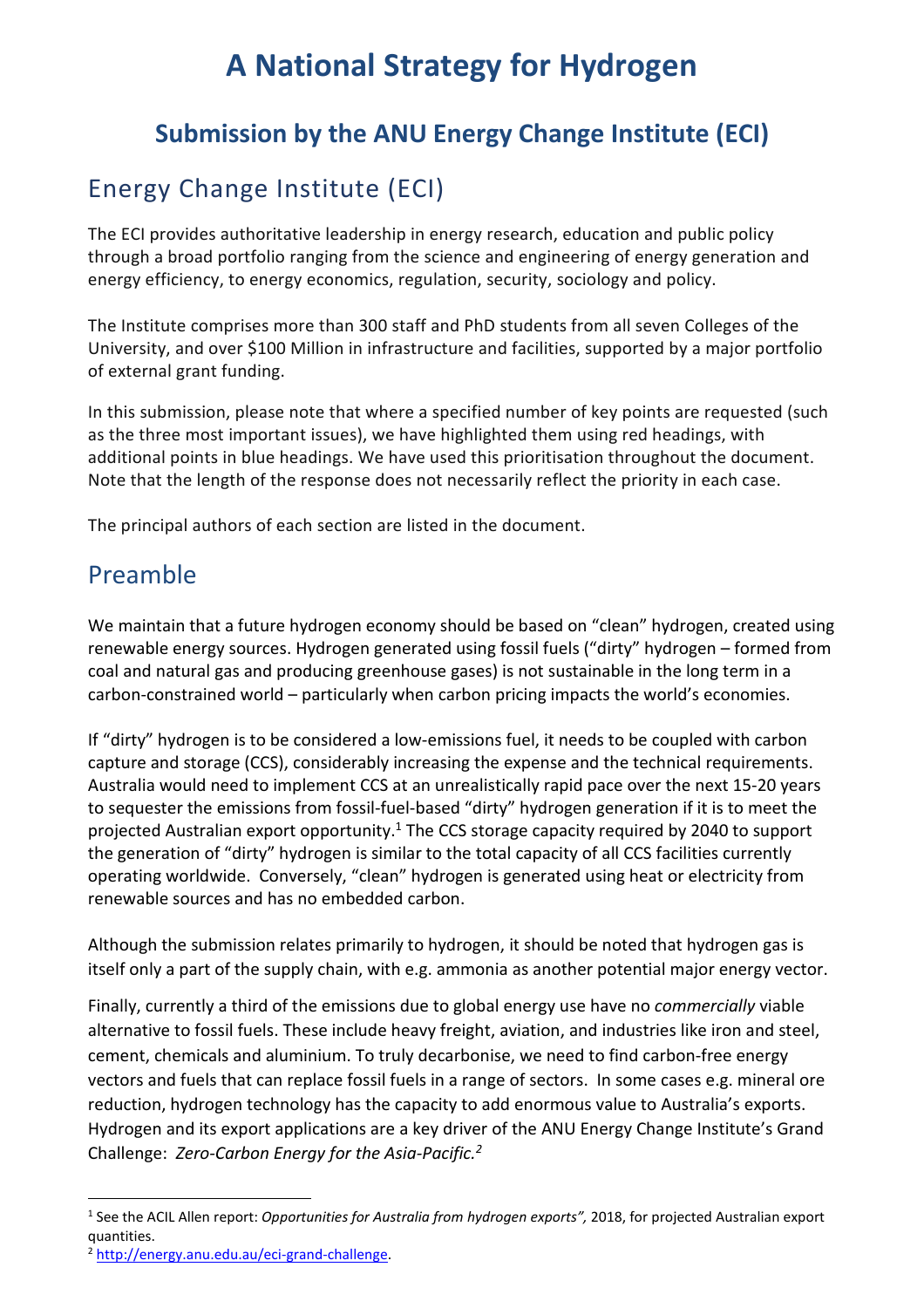- 1. What do you think are the two or three most significant recent developments in hydrogen?
	- The rapid reduction in renewable energy costs which provide Australia with a comparative advantage because of its excellent renewable energy resource and large land area

*Dr Fiona J Beck, Ms Tory Bridges, Dr Robin Purchase, Dr Mahesh Venkataraman*

The most relevant development in hydrogen is the falling cost of renewable electricity (renewable energy) generation over the past ten years, driven by factors such as decreasing supply chain costs, improving technologies and increased competition.<sup>3</sup> The growth of the Australian renewable energy industry will be key to providing zero-carbon embedded electricity for green hydrogen generation.

The cost of renewable energy worldwide is reducing rapidly due to technology development, economies of scale and increasing industrial experience. Australia has some of the best solar and wind assets in the world, coupled with a large land area, and a skilled workforce. This gives Australia a comparative advantage in rapidly deploying large-scale zero-carbon hydrogen generation by electrolysis, powered with low-cost renewable energy.

Meeting the projected demand for Australian zero-carbon hydrogen exports<sup>4</sup> with electrolysis would require Australia to nearly double its domestic electricity generation by 2040. However, estimates suggest that due to the rapid growth of the renewable energy industry in Australia *it is feasible to provide this additional electricity with renewable energy*, if the growth of the renewable energy capacity continues at its current rate of 6.3 GW p.a.<sup>5</sup> Notably, this projection does not rely on any significant technology improvements or breakthroughs, and only a marginal increase in electrolyser efficiency over the next 20 years*.* 

• The demand for (clean) hydrogen exports to nearby Asian markets (Japan, Korea now have their own hydrogen road maps) is a key driver *Associate Professor Llewelyn Hughes*

Key Asian markets, centred on Japan and South Korea, have released long-term roadmaps, and are making substantial public investments, in support of the development of global supply chains for hydrogen. Companies are also showing a long-term commitment to hydrogen by developing and commercialising products that utilise hydrogen.

#### • Energy security drivers in Europe *Professor Frank Jotzo*

 $\overline{a}$ 

Germany and other European countries are developing an interest in building up a hydrogen infrastructure as a zero-carbon option for energy in industry, transport and electricity supply (balancing intermittent renewables). These countries anticipate that they

<sup>&</sup>lt;sup>3</sup> See, for example, Lazard's Levelized Cost of Energy Analysis V 12.0. https://www.lazard.com/media/450784/lazardslevelized-cost-of-energy-version-120-vfinal.pdf

<sup>4</sup> ACIL Allen Consulting, "Opportunities for Australia from Hydrogen Exports," no. August, p. 47, Table 4.9, 2018.

<sup>5</sup> http://re100.eng.anu.edu.au/publications/assets/100renewables.pdf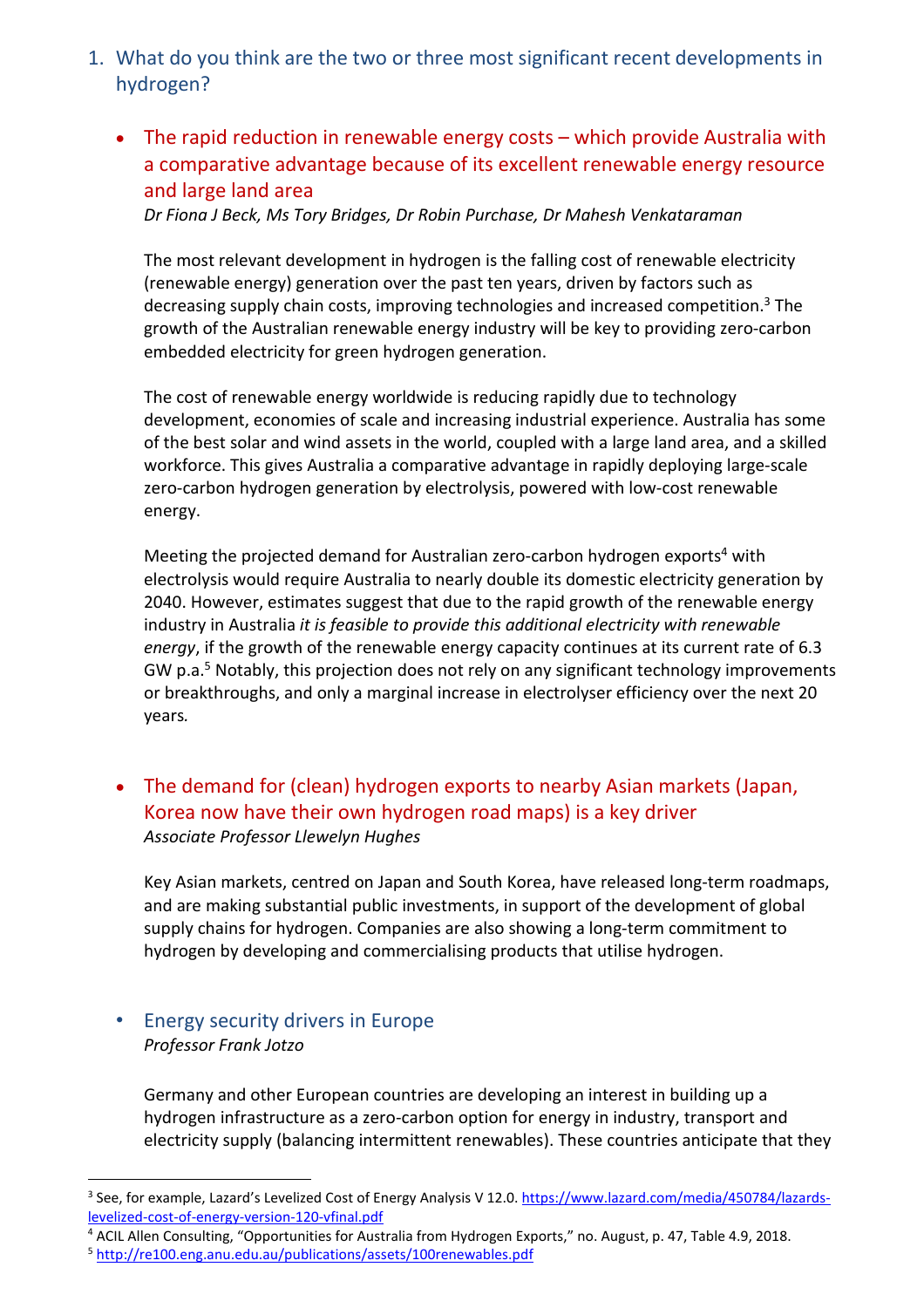would continue importing energy as part of a future low-carbon energy system, and have a strong interest to diversify sources of imports in order to improve energy security from a geo-strategic perspective. Hydrogen from Australia and other exporting countries could in part replace Russian gas.

## • New clean hydrogen applications such as steel production and reduction of mineral ores *Dr John Pye*

Hydrogen is being actively considered as a reducing agent for large-scale mineral processing. Specifically, the HYBRIT project in Sweden is aiming at commercial production of hydrogen-reduced iron by 2035, and is currently building a demonstration-scale system in Sweden<sup>6</sup>. This is in parallel with some other projects such as Siderwin and Boston Metals, which are using direct electrolytic reduction of iron ore.

Which process(es) are ultimately commercially successful cannot yet be predicted, but a study by Vogl et al<sup>7</sup> found that there may be as little as a 20-30% price differential for hydrogen-reduced steel compared to blast furnace steel based on present-day costs of electricity from wind/PV.

It may be that one of the largest and most beneficial uses for hydrogen produced from renewables in Australia could be in large-scale reduction of iron ore for steel production. This topic is one that is being considered in detail as part of the ANU Energy Change Institute's Grand Challenge: *Zero-Carbon Energy for the Asia-Pacific*.

<sup>6</sup> LKAB/SSAB/Vattenfall, 2019. *Hybrit Development*. https://www.hybritdevelopment.com/

<sup>7</sup> Vogl et al, *Journal of Cleaner Production*, 2018. https://doi.org/10.1016/j.jclepro.2018.08.279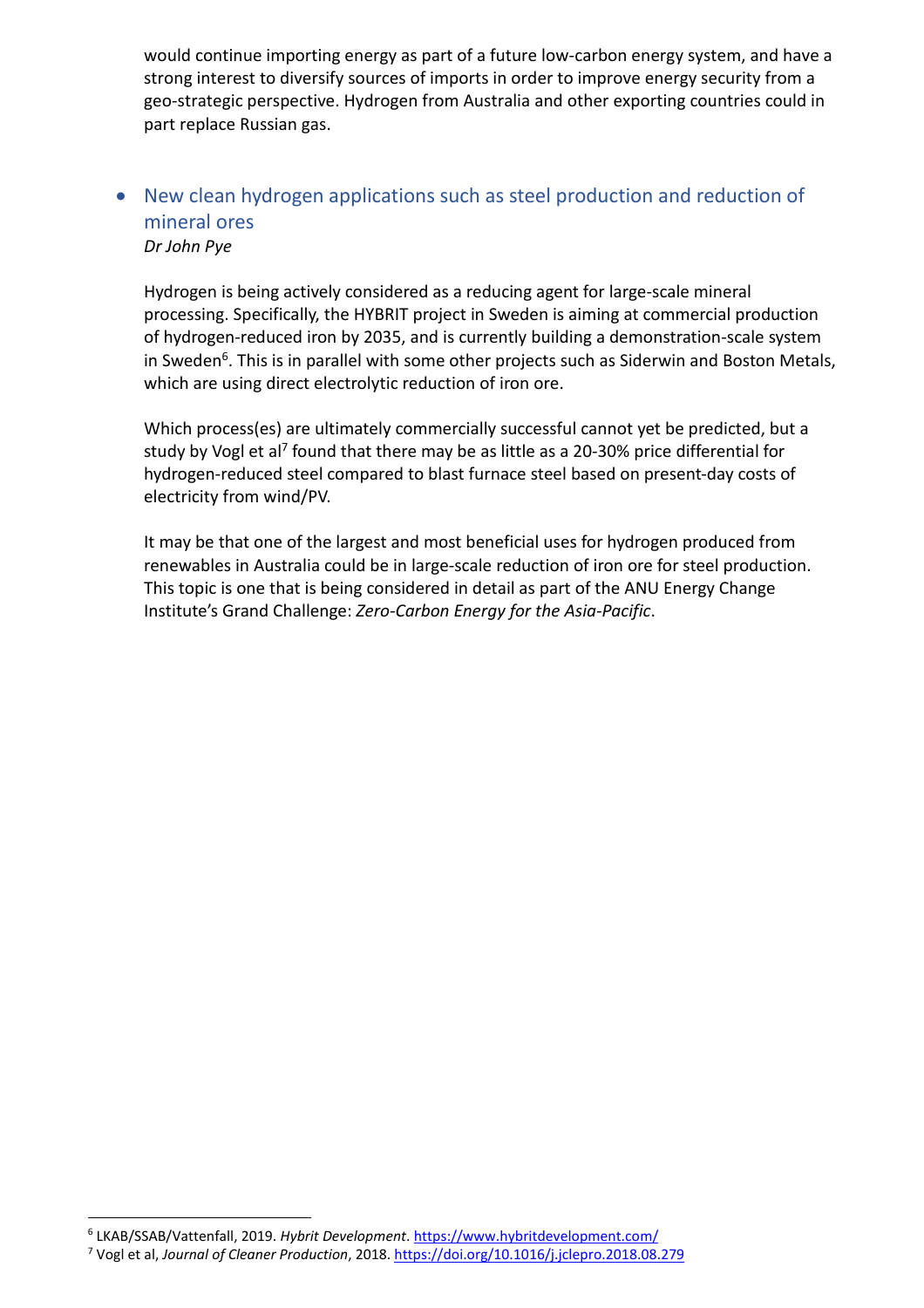2. What are the most important safety issues to consider in producing, handling and using hydrogen in Australia?

## • Review of safety regulation for hydrogen in various applications *Dr James Prest*

Existing regulatory frameworks such as dangerous goods legislation and gas safety laws already cover the use of hydrogen. There are many existing Australian standards that are relevant to the transportation, storage and use of hydrogen. In addition, there are numerous international hydrogen safety and production standards. Australia must decide whether to adopt or modify these international standards.

The International Organisation for Standardisation (ISO) has standards pertaining to hydrogen gas generators using water electrolysis.<sup>8</sup> These standards define the construction, safety and performance requirements of industrial, commercial and residential appliances using electrolysis.

Standards Australia has not yet published a standard on hydrogen *production*. A search of the Standards Australia database in the Electrotechnology and Energy Sector suggests that hydrogen standards have not yet been made in Australia.<sup>9</sup> In this sense, Australia is lagging behind other developed countries. The British,  $10$  French,  $11$  Spanish,  $12$  Danish  $13$  and Netherlands<sup>14</sup> Standards Associations have all adopted at least one of the ISO standards on hydrogen generation.

Australian transport legislation already covers hydrogen vehicles, for example the *Heavy Vehicle (Vehicle Standards) National Regulation 2013,* Part 9 Alternative Fuel Systems - s 108A regulates Hydrogen powered heavy vehicles.

However, there is ambiguity and a lack of clarity about how natural gas safety legislation applies to hydrogen in the pipeline injection context.

Our recommendation is to avoid reinventing the specialised regulatory frameworks for electricity and gas that are already in place on a national level. Instead, to the extent possible, we would suggest amendment of existing legislation and rules.

Nevertheless, a fundamental choice for Australian law makers is whether there should be a stand-alone National Hydrogen Act passed by the Federal Parliament and whether new provisions should be inserted into the *National Gas Act* and *National Gas Rules* (noting that these apply through mirror legislation in the majority of the States). Because gas, particularly gas safety, is also regulated on a State and Territory basis it will also be necessary to encourage regulatory reform at the sub-national level.

<sup>8</sup> ISO 22734-1:2008; ISO 22734-2:2011

<sup>9</sup> Standards Australia, Standards Development Public Portal, search conducted online 7.1.2018 at http://sdpp.standards.org.au/Committee.aspx?sector=Electrotechnology%20and%20Energy

<sup>10</sup> BS ISO 16110-2:2010.

<sup>11</sup> NF ISO 16110-1:2009

<sup>12</sup> UNE ISO/TR 15916:2007.

<sup>13</sup> DS ISO 22743-1:2008.

<sup>14</sup> NEN ISO 22734-1:2008.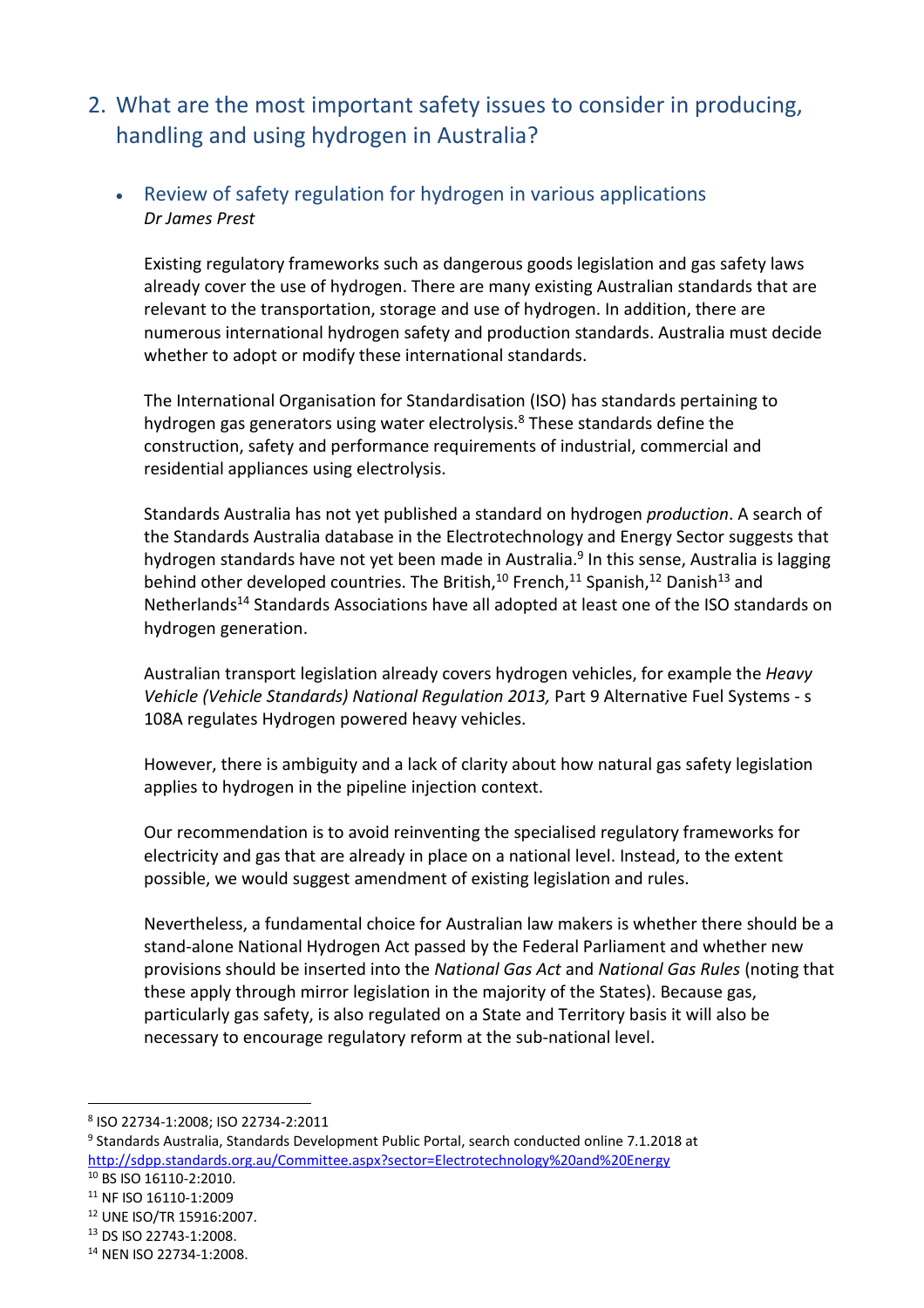As was noted in the 2017 South Australian *Hydrogen Roadmap*, a serious safety incident involving hydrogen may undermine the business case for hydrogen investment for several years. The complexity and difficulty of hydrogen transport issues is considerable. Robust and safe hydrogen delivery infrastructure will require significant attention to safety issues and requirements surrounding transport and leak detection.<sup>15</sup> However, Australian legislators and regulators will be able to manage these issues by drawing upon international standards and expertise.

## • Need solutions for odourless supply and colourless combustion *Dr Igor Skryabin and Dr James Prest*

Natural gas is typically odourised by adding tetrahydrothiophene mercaptans or sulphurfree odourising agents. This provides a warning smell intended to indicate to people when gas appliances are leaking or gas is otherwise escaping unburnt.

The legal requirement for odourisation of reticulated natural gas is universal in Australia. For example, in Victoria, the Gas Safety (Safety Case) Regulations 2018 (Vic) (ss.46) (made under the Gas Safety Act 1997 (Vic)<sup>16</sup>) require that gas must:

(a) have an odour which is distinctive and unpleasant; and (b) have an odour level that is discernible at one-fifth of the lower explosive limit of the gas.

Since hydrogen is odourless (just like natural gas), it must be odourised for safety reasons and to comply with the regulations. An additional safety issue is that hydrogen flame is invisible.

Solutions for the problem of odourless supply and colourless combustion of hydrogen must be developed and reflected in relevant standards and regulations. The two main categories of options are adding specific substances to hydrogen distribution lines (chemical solutions) or deploying hydrogen sensor alarms and flame indicators (physical solutions).

Chemical solutions are potentially complicated by **three factors**: (i) fuel cells (e.g. in FC vehicles) can be damaged by substances added to hydrogen; (ii) a separation of hydrogen and added substances is possible when substances are injected far upstream from the point of consumption (e.g. household cooktop) and (iii) the regulatory requirements (i.e. gas quality guidelines and standards) restricting the addition of substances to the gas supply network.

Otherwise, physical monitoring solutions would require extremely high reliability of alarms.

A logical approach is for the National Hydrogen Strategy to examine the approaches to the odourisation question that have been applied overseas in markets that already have a high uptake of hydrogen, namely California and Japan.

The approaches to hydrogen safety however depend on the application and whether this is for the transport sector or for pipeline injection of hydrogen.

<sup>&</sup>lt;sup>15</sup> U.S. DRIVE (United States Driving Research and Innovation for Vehicle efficiency and Energy Sustainability) Hydrogen Delivery Technical Team, (2017) *Hydrogen Delivery Technical Team Roadmap*, https://energy.gov/sites/prod/files/2017/08/f36/hdtt\_roadmap\_July2017.pdf

<sup>16</sup> https://www.esv.vic.gov.au/news/gas-safety-regulations-2018/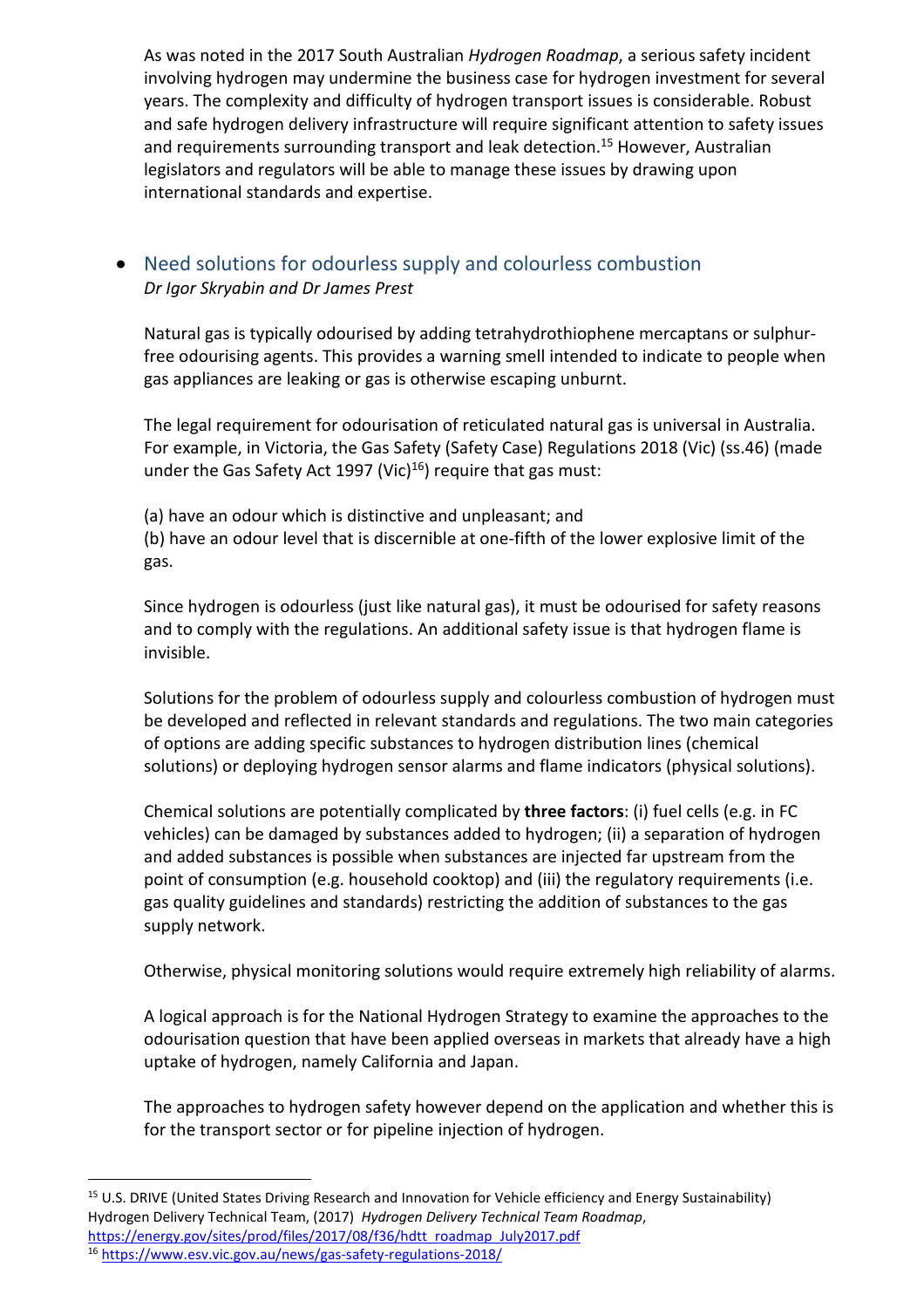In relation to the transport sector, it is evident from overseas jurisdictions that the preferred approach is the use of sensors. For example the California Governor's Handbook on *Hydrogen Vehicle Fuelling stations in California* states that sensors are to be used instead of an odourisation approach:

"Hydrogen sensors are used to detect leaks and have been used to meet safety standards for decades. By comparison, natural gas is also odourless, colourless, and tasteless. In this case, a sulfur-containing odorant, called mercaptan, is typically added to make natural gas detectable by smell. Hydrogen fuel would not work well with odorants because they interfere with the fuel cell systems, so other safety measures, like sensors, are used.<sup>17</sup>"

## • Need solutions for flashback issues with 100% hydrogen supply pipelines *Dr John Pye*

Flashback is the propagation of a flame front back against the direction of flow. In conventional gas burners, this can lead to unsteady burning or possibly explosions. To prevent flashback, the gas velocity either needs to be much faster (about 10 times than for natural gas), or else the gas must travel through small 'quenching holes' that remove the heat from the flame and extinguish it before it can travel upstream. In both cases, the very different combustion properties of hydrogen<sup>18</sup> mean that a standard natural gas burner (such as a in a gas cooker or gas-fired hot water system) is not suitable for the combustion of hydrogen. Quenching holes in the case of hydrogen need to be so small that there becomes a risk of blocking.

Burners adapted to hydrogen seem to be an active area of research and development. Flameless catalytic combustion addresses the flashback issue as well as reducing the production of NOx gases<sup>19</sup>. Pre-mixing of air or flue gases before the burner, so that a leaner mixture is burnt, also appears to be an option for reducing the risk of flashback<sup>20</sup>.

If an existing natural gas network were to be adapted to hydrogen, it would be critical to review all connected equipment to ensure that unsafe burners were removed or replaced.

• Marketing strategies for public acceptance of safety and useful applications *Dr Fiona J Beck, Ms Tory Bridges, Dr Robin Purchase, Dr Mahesh Venkataraman*

For the hydrogen industry to successfully develop in Australia for domestic consumption and/or export, the support of the Australian public must be secured. Social license to operate must be obtained and subsequently maintained. Absence of public support, especially when expressed in protest movements, may lead to politically based constraints on projects and potential regulatory restrictions, which can cause project failures, economic losses and reputational damage to the industry $21$ . Initial research into public

2015 http://www.businessportal.ca.gov/wp-content/Documents/ZEV/Hydrogen-Permitting-Guidebook.pdf <sup>18</sup> Drell and Belles, 1957. *Survey of Hydrogen Combustion Properties*. NACA RM E57D24.

<sup>&</sup>lt;sup>17</sup> Governor's Office of Business and Economic Development (2015) Hydrogen Station Permitting Guidebook: Best practices for planning, permitting and opening a hydrogen fueling station, November

https://ntrs.nasa.gov/archive/nasa/casi.ntrs.nasa.gov/19930089867.pdf <sup>19</sup> Fumey et al, 2016. https://doi.org/10.1016/j.ijhydene.2016.03.134,

http://www.arizonaenergy.org/AltEnergyClub/Heatin'%20with%20Hydrogen.pdf, https://bigccs.no/research/sp1-co2 capture/hydrogen-combustion/. 20 https://arizonaenergy.org/AltEnergyClub/Cookin%27%20on%20Hydrogen.pdf

<sup>21</sup> C. Gallois, P. Ashworth, J. Leach, and K. Moffat, "The Language of Science and Social Licence to Operate," *J. Lang. Soc. Psychol.*, vol. 36, no. 1, pp. 45–60, Jan. 2017.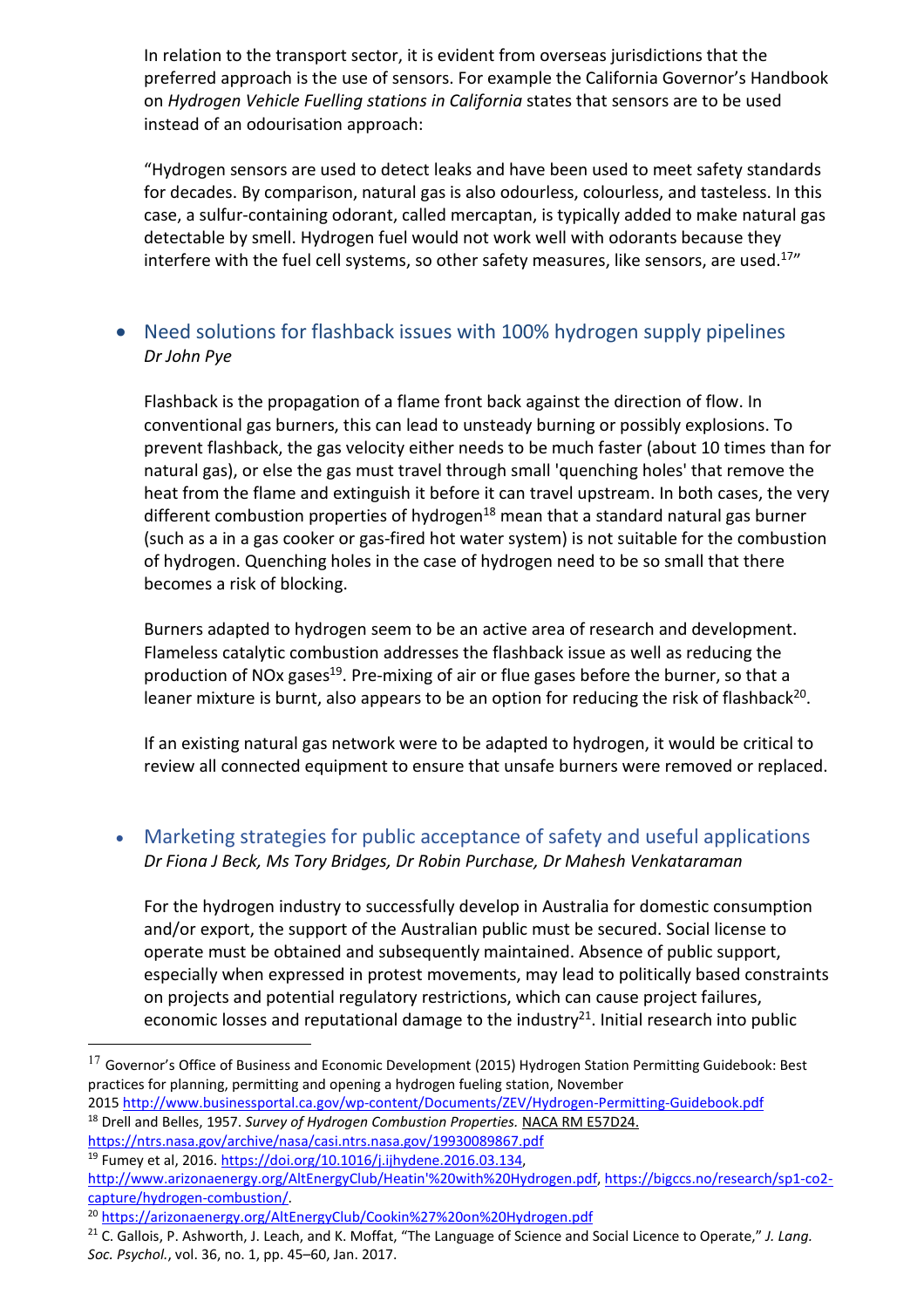attitudes towards hydrogen<sup>22</sup> is an important first step and needs to be built upon and investigated further.

## • Store and transport safely with a low cost: deliverable at ambient environment

*Professor Yun Liu*

 $\overline{a}$ 

For large scale and safe application of hydrogen energy, hydrogen would ideally be stored and transported near room temperature and near ambient pressure to reduce safety issues. One alternative is to embed hydrogen in liquid organic hydrogen carriers which are treated as normal hazardous chemicals.

For current technologies for storage and transport, their safety issues will be different, such as:

- Metal Alloy Hydrogen storage: Stainless steel hydrogenation, cylinder leakage.
- High pressure cylinder hydrogen storage: leakage is big issue.
- Liquid-hydrogen storage and transport: temperature control, leakage.
- Ammonia: toxicity issues with leakage.

<sup>&</sup>lt;sup>22</sup> D. V. Lambert and P. P. Ashworth, "The Australian public's perception of hydrogen for energy," 2018.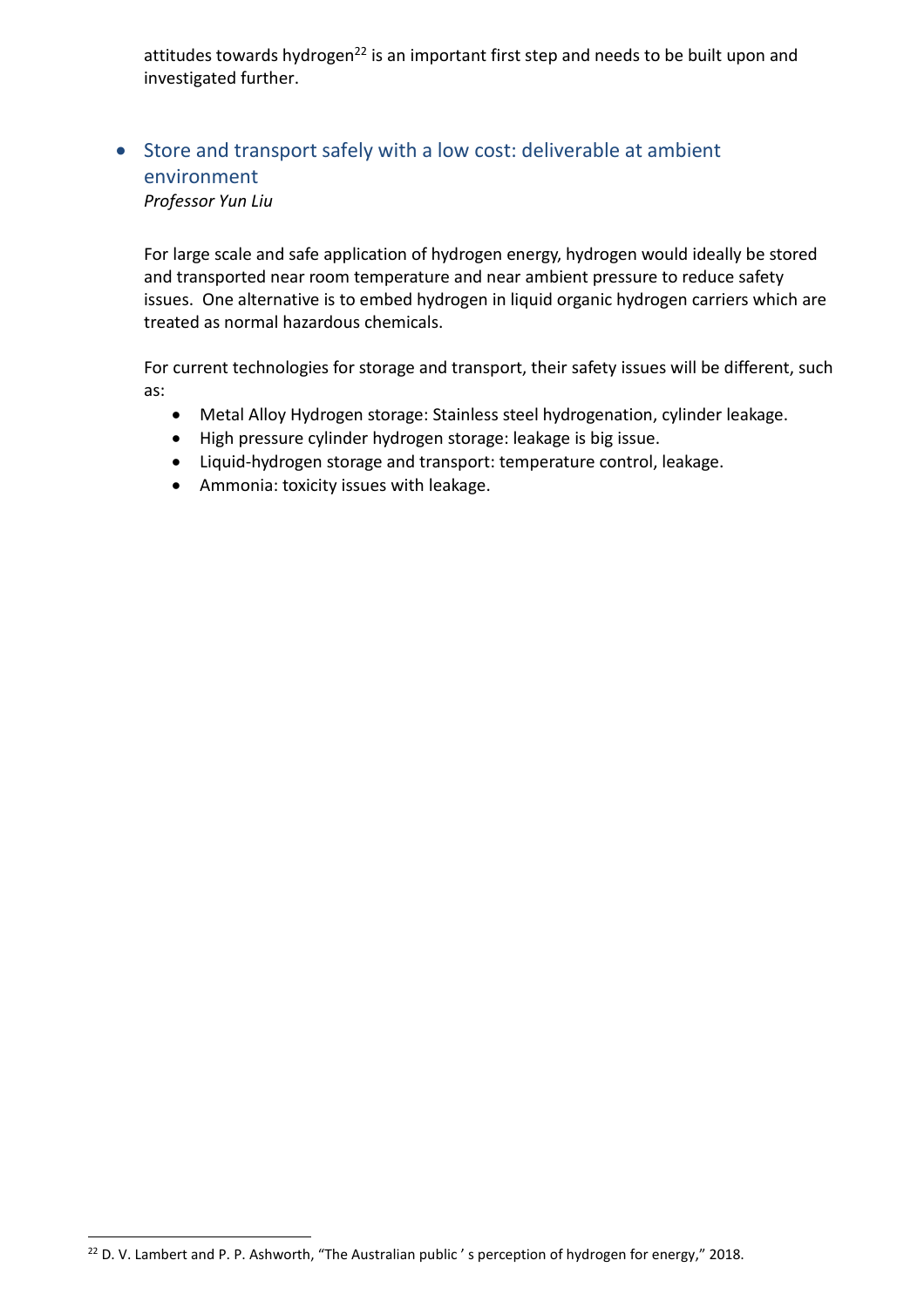## 3. What environmental and community impacts should we examine?

## • Initially there will be an increase in hydrogen emissions before 100% renewable electricity

*Dr Fiona J Beck, Ms Tory Bridges, Dr Robin Purchase, Dr Mahesh Venkataraman*

Generating hydrogen could lead to an increase in  $CO<sub>2</sub>$  emissions in Australia, depending on the technology employed. If hydrogen is generated with fossil-fuel based thermochemical methods (i.e. coal gasification or SMR),  $CO<sub>2</sub>$  is emitted during the process. Emissions can be mitigated with carbon capture and storage (CCS), however not all of the emitted carbon dioxide can be captured: some  $CO<sub>2</sub>$  will escape into the atmosphere, and additional  $CO<sub>2</sub>$ may be emitted due to the extra electricity needed to compress, transport and store CO<sub>2</sub>. The efficiency of CCS depends on the technology that is used and the type of carbon emitting process, however, it is usually between 80-90% $23$ .

Alternatively, generating hydrogen with electrolysis *may also* lead to short term increases in CO<sub>2</sub> emissions, if the electricity used is not fully renewable. Fossil fuel electricity may still be required to meet the projected demand<sup>24</sup>, even if the growth of the renewable energy capacity continues at its current rate of 6.3 GW p.a<sup>25</sup>.

## • CCS acceptance and feasibility for dirty hydrogen

*Dr Fiona J Beck, Ms Tory Bridges, Dr Robin Purchase, Dr Mahesh Venkataraman*

Australia would need to implement CCS at an unrealistically rapid pace over the next 15-20 years to sequester the emissions from fossil fuel based thermochemical hydrogen generation if it is to meet the projected Australian export opportunity. Currently, there are no large-scale CCS facilities operating successfully in Australia. The CCS storage capacity required by 2040 to support the generation of dirty hydrogen is estimated to be similar in capacity to the total capacity of *all* CCS facilities currently operating worldwide.

Initial research from University of Queensland<sup>26</sup> has indicated that the public has a negative attitude towards producing hydrogen from fossil fuels with CCS, when compared to producing hydrogen using renewables. There may be large-scale public opposition to hydrogen production methods that rely on fossil fuels and unproven CCS technologies.

## • Domestic hydrogen price driven by exports (LNG lessons) *Associate Professor Llewelyn Hughes*

 $\overline{a}$ 

If a major hydrogen export industry develops, Australia's domestic hydrogen price will be exposed to international price fluctuations. The history of linking of domestic gas with regional gas markets shows this could have an important impact on Australian consumers as the importance of hydrogen in the domestic energy mix increases.

<sup>23</sup> N. Muradov, "Low to near-zero CO2 production of hydrogen from fossil fuels: Status and perspectives," *Int. J. Hydrogen Energy*, vol. 42, no. 20, pp. 14058–14088, May 2017.

<sup>&</sup>lt;sup>24</sup> ACIL Allen Consulting, "Opportunities for Australia from Hydrogen Exports," no. August, p. 47, Table 4.9, 2018. <sup>25</sup> http://re100.eng.anu.edu.au/publications/assets/100renewables.pdf

 $26$  D. V. Lambert and P. P. Ashworth, "The Australian public's perception of hydrogen for energy," 2018.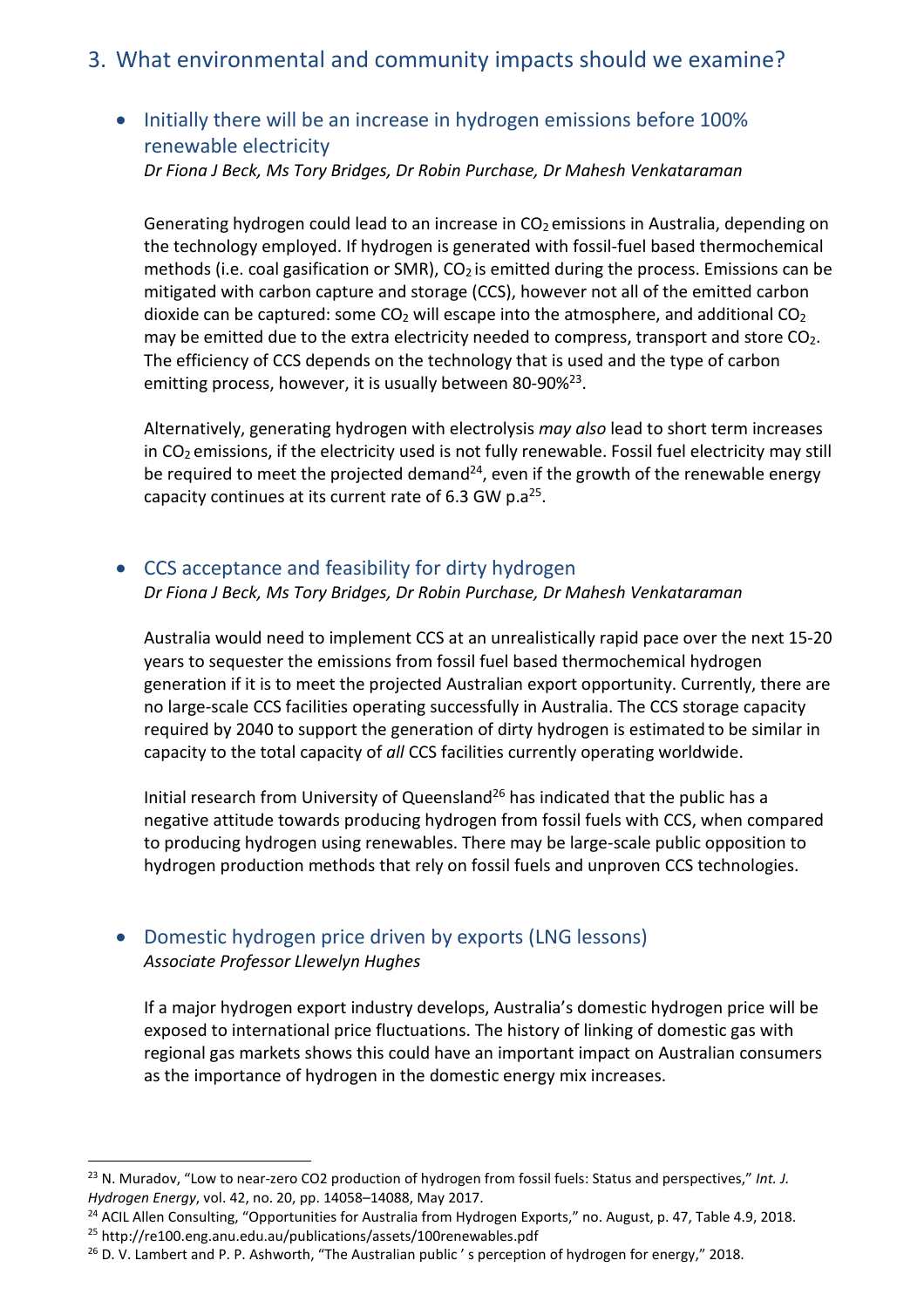## • Hydrogen generation/hub locations – benefit sharing with local communities (LNG lessons)

*Associate Professor Paul Burke*

Key hydrogen generation and export facilities would ideally be located in areas that are closest to Asian markets and that have a comparative advantage in zero-carbon energy. The development of the hydrogen industry is thus closely linked to the Northern Australia development agenda. Frameworks are needed for participation and benefit-sharing between investors and communities – particularly indigenous communities in Northern Australia.

## • Retrofitting costs for domestic appliances is a burden on poor households *Dr Igor Skryabin*

Australia has perhaps the world's strongest standards on gas appliances and their safety. Replacement of natural gas with pure hydrogen would require modification or replacement of domestic gas appliances. Overseas trials demonstrate that in most cases the domestic appliances can be modified.

While initially only a small fraction of hydrogen (<15%) will be injected into existing gas networks, the switch from natural gas to pure hydrogen may not happen for at least a decade, during which there is time to prepare. At the switchover, existing assets will have to be replaced immediately. As with other massive technological changes (i.e. conversion from burning town gas to natural gas, replacement of resistive hot water heaters with heat pumps, replacement of analogue TV with digital), the expected decarbonisation of the Australian gas network is likely to create an additional burden on low-income households.

Australian governments have developed and implemented in the past various forms of support for technological transition of low-income households. The support could be undertaken through the welfare system or, in the case of income-contingent loans, the tax system.

## • Higher  $NO<sub>x</sub>$  output at higher hydrogen combustion temperatures *Dr John Pye*

Hydrogen, if used as an energy carrier in large amounts, would be likely to be used in a range of downstream energy transformations including in fuel cells for electricity production, in burners for production of heat, in engines as a fuel for stationary or transport energy, or as a feedstock for chemical processes.

In the case of combustion of hydrogen, there is a risk of significant emissions of several different gaseous oxides of nitrogen, together referred to as 'NO<sub>x</sub>'. These gases are significant atmospheric pollutants, causing smog, acid rain, and enhanced greenhouse effect. NO<sub>x</sub> can be produced as a result of the combustion of fuels, including hydrogen, at high temperatures. At these high temperatures, the nitrogen in air (air is approximately 79% nitrogen by volume) starts to react with the oxygen, and forms  $NO<sub>x</sub>$  compounds. Flame temperatures for hydrogen are higher than those for natural gas and many other fuels, and so there is an increased risk of so-called 'thermal NO<sub>x</sub>' production.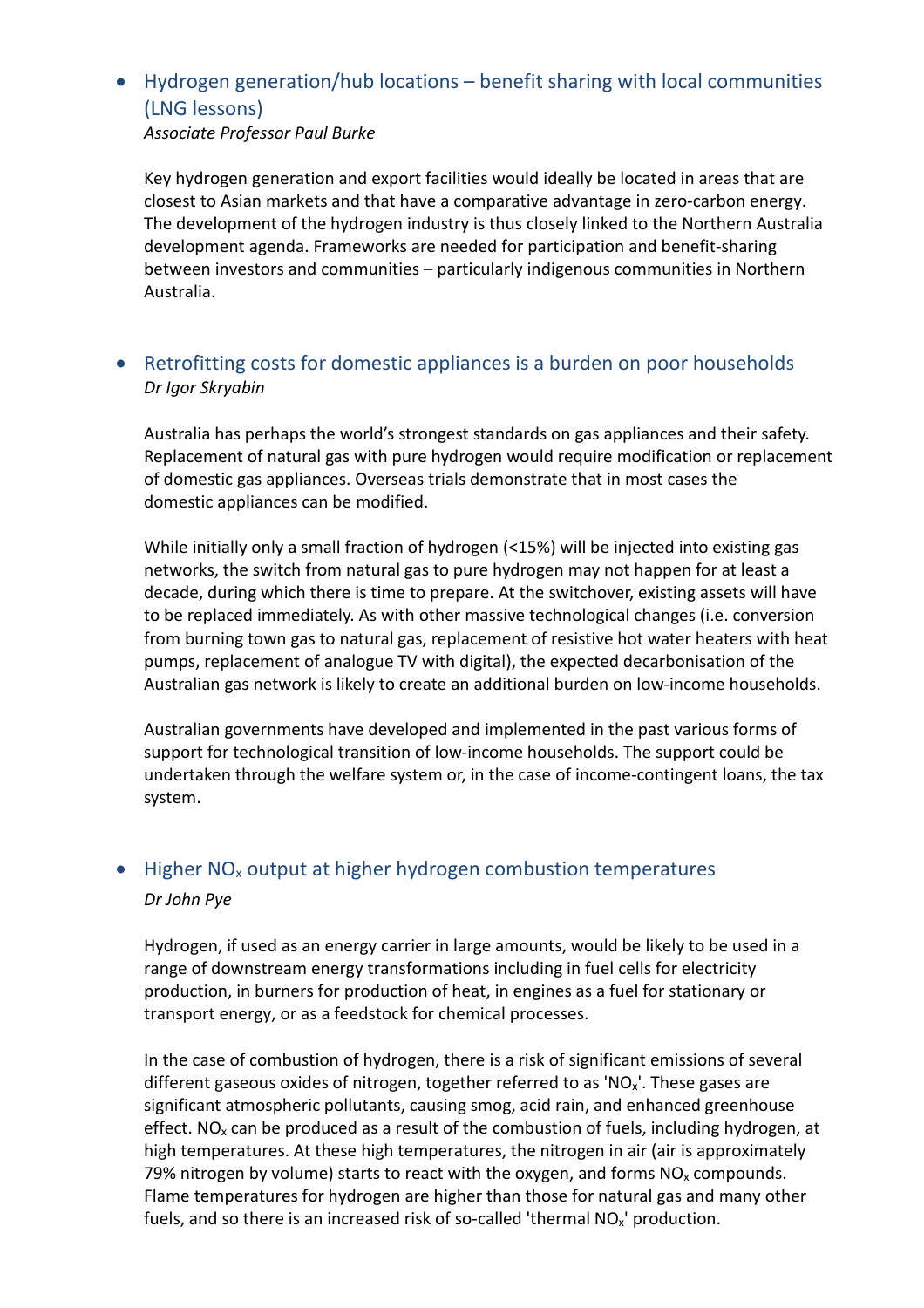Strategies for reducing  $NO<sub>x</sub>$  production are available. These include catalytic combustion at lower temperatures, pre-mixing and delayed mixing of the fuel with the air, and recirculation of flue gases.<sup>27</sup>

If hydrogen is to be adopted as a replacement fuel for domestic, transport or industrial applications, it will be important to ensure that  $NO<sub>x</sub>$  production can be limited, so that it does not cause additional environmental issues.

### • Hydrogen catalyst life-cycle disposal issues

#### *Dr John Pye*

Equipment involved in energy transformations with hydrogen will likely utilise catalysts that improve reaction kinetics, lower the production of  $NO<sub>x</sub>$ , or enhance product selectivity. In some cases, these catalysts may be rare materials which must be recovered at the end of the equipment lifetime. In other cases, the catalysts may be toxic materials which should not be allowed to pass out into the environment.

For example, a low-NO<sub>x</sub> hydrogen burner has been proposed which uses silicon carbide with a platinum coating. Platinum is non-toxic but valuable. A water electrolysis cell has been proposed for hydrogen production which involves the metal vanadium. Vanadium is considered toxic in some forms, although it is safely used in small percentages in some grades of steel.28

It is not clear whether material toxicity/disposal requirements will be a barrier that limits the uptake of hydrogen technology, but this should be a consideration.

<sup>28</sup> https://doi.org/10.1016/j.apenergy.2018.01.042

 $\overline{a}$ 

https://www-sciencedirect-com.virtual.anu.edu.au/science/article/pii/0360319981900252 https://phys.org/news/2019-01-powerful-catalyst-electrolysis-harness-renewable.html

<sup>&</sup>lt;sup>27</sup> https://www.greencarcongress.com/2018/11/20181109-toyotahydrogen.html, https://www.sciencedirect.com/science/article/pii/S0306261918300436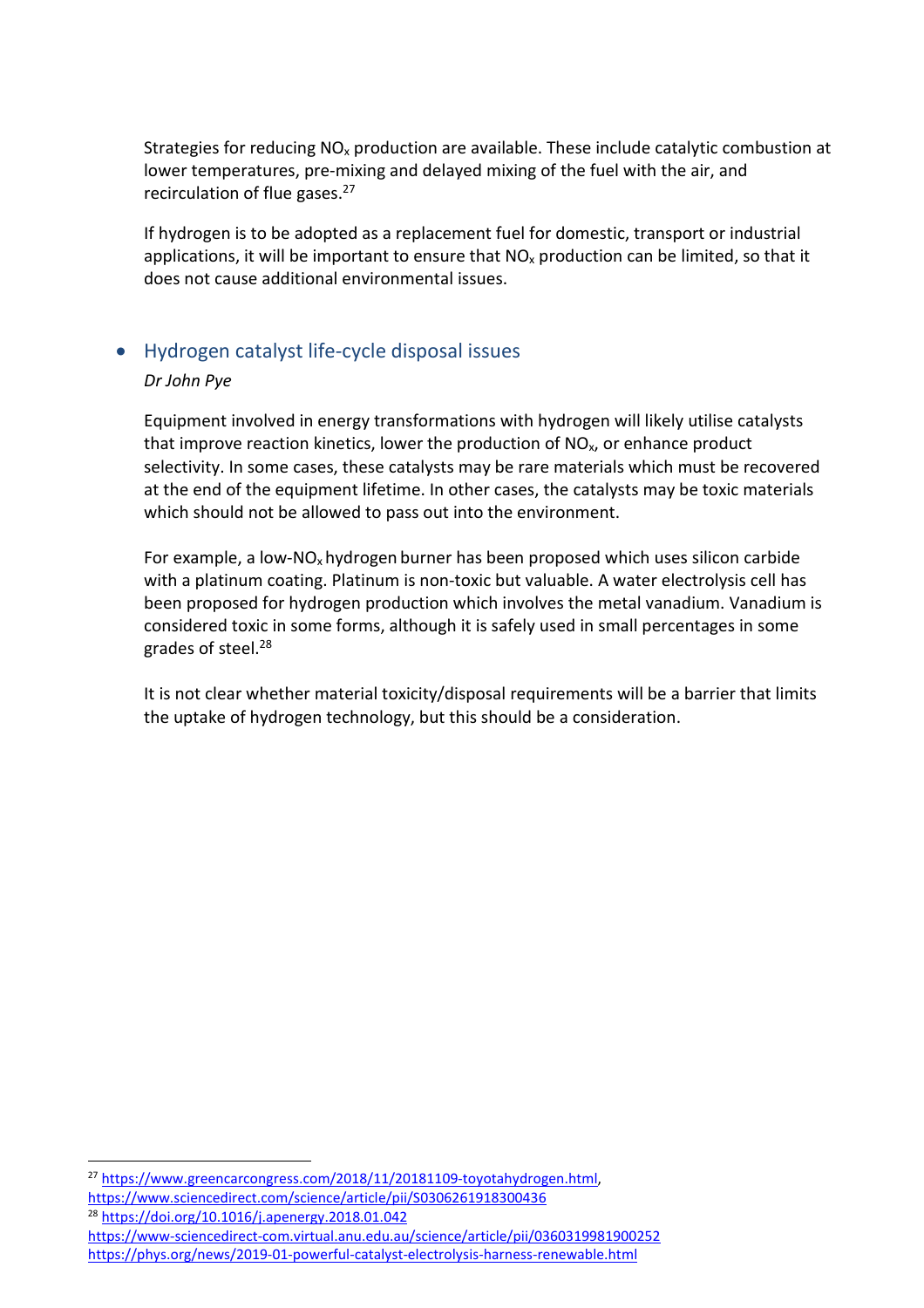- 4. How can Australia influence and accelerate the development of a global market for hydrogen?
	- Develop clean hydrogen market frameworks, regulatory systems and validation processes

#### *Dr James Prest*

As other markets (California, Germany, Japan) already have a considerable head start on Australia, it is difficult to say that Australia will pioneer market and regulatory frameworks for hydrogen. It may be more appropriate for Australian legislators to carefully study the experiences of other nations in order to develop appropriate regulatory and policy instruments for hydrogen in the Australian context.

#### *A legislative definition of green hydrogen*

Our analysis suggests that there is a need to legislate for a definition of 'green hydrogen'. This is necessary to create an incentive for the use of renewable energy in the production of hydrogen, rather than its production from steam methane reformation of natural gas, which is usually considered (at present) to be more cost-effective than renewably produced hydrogen. European approaches to this question emphasise the need for precision in terms of requiring the producer to give guarantees of origin, for example, to prove that a specified quantity of hydrogen was produced from a renewable energy source, whether this is required for disclosure to consumers, and whether a specified quantity of hydrogen was associated with specific levels of GHG emissions (e.g. in kg of  $CO<sub>2</sub>$ -equivalent per MWh of hydrogen).<sup>29</sup> Since 2006, Californian legislation has required 33% of hydrogen to come from renewable sources.<sup>30</sup>

In 2017, a South Australian hydrogen study suggested the following definition of green hydrogen: "hydrogen that has been produced using energy from renewable sources or is net carbon zero energy through carbon capture and/or emissions offsets."<sup>31</sup> This definition, due to the reference to offsets, leaves the door open for production of hydrogen from steam reformation of natural gas and other fossil fuels. It is important that Parliaments and decision makers consider whether they wish to allow carbon offsets in the definition.

#### *International hydrogen trade and certificate of origin schemes*

A crucial aspect of regulatory and policy frameworks to promote renewable gas is certificates or guarantees of origin. This scheme involves creating a certificate for each unit of renewably-produced hydrogen and assures buyers that 'green hydrogen' is genuine, and the hydrogen has not been sold to someone else. Each certificate is given a unique identifier that traces back to the producer through the supply chain.

The market for hydrogen (and biomethane) will grow more rapidly in Australia if it becomes easier to match willing buyers of green hydrogen with its producers. This can be done either on a voluntary basis, or by combining the certificate of origin scheme with a quantity obligation that would be placed on the wholesale buyers of hydrogen. The latter is

 <sup>29</sup> Jansen, J. and Londo, M. (2015) *Briefing Paper on the Regulatory Context for Defining Green Hydrogen and its Certification*, paper for the EU under the CertifyHy grant funded project, European Commission. <sup>30</sup> California Senate Bill No. 1505, adding Section 43869 to the

Health and Safety Code of California.

http://www.leginfo.ca.gov/pub/05-06/bill/sen/sb\_1501-1550/sb\_1505\_bill\_20060930\_chaptered.pdf

<sup>&</sup>lt;sup>31</sup> Advisian and ACIL Consulting (2017) South Australian Green Hydrogen Study A report for the Government of South Australia, August, 130pp.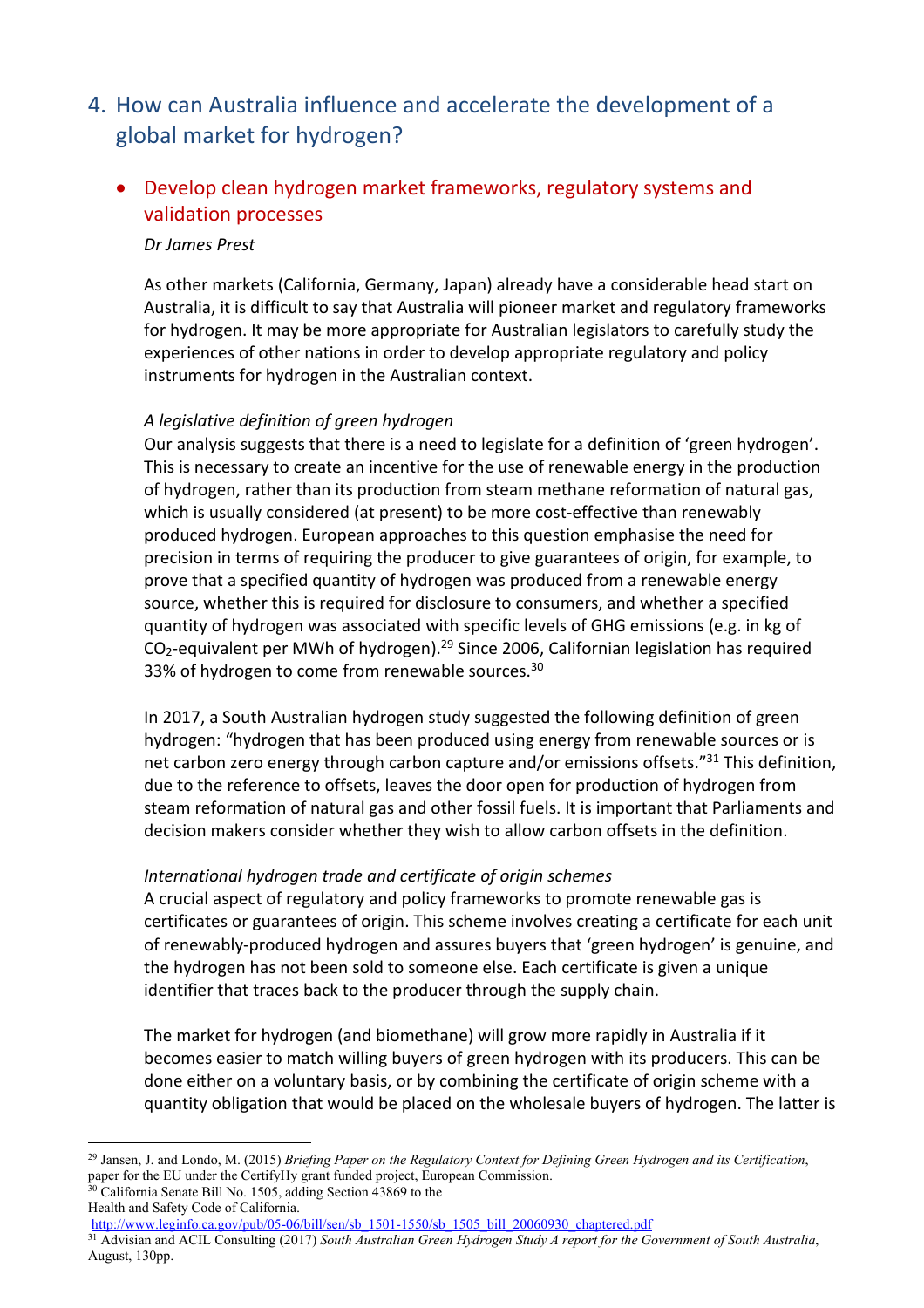equivalent to a renewable portfolio standard used in the electricity market, for example the tradeable green electricity scheme that underlines Australia's federal Renewable Electricity Target (RET), and detailed in the *Renewable Energy (Electricity) Act 2000* (Cth).

It is conceivable that certificate of origin schemes and related incentive mechanisms could be designed to operate on an international basis, for example by agreement between Australia, Japan and South Korea. In such an international market, certificates of origin for green hydrogen could be traded amongst entities in each of the participating countries.

## • Australia is a pathfinder for zero-carbon hydrogen export (particularly with rapid renewable energy deployment)

#### *Professor Ken Baldwin*

Australia is experiencing some of the highest renewable capacity growth in the world (>6 GW p.a.<sup>32</sup>) and already has a high renewable penetration ( $>$ 20% rooftop household solar penetration, around 20% of NEM electricity). If current installation rates continue, Australia could reach 50% renewables by the mid 2020s. Australia has one of the longest (5,000 km), thinnest, least interconnected electricity networks in the world – and it is an island not connected to any other electricity supplier. If Australia can make the transition to >50% renewables well before 2030 and provide stable, reliable electricity, it will be an exemplar to the world of how to transform a previously fossil-fuel dominated electricity sector to renewables while keeping the lights on. If hydrogen production utilising Australia's enormous renewable resources can yield a profitable hydrogen export economy, then this will show the way to other nations perhaps less well-resourced in renewables, how to develop a hydrogen economy once hydrogen production becomes profitable for them. In this sense Australia has a competitive first-mover advantage.

## • Implement trade agreements e.g. export forward contracts, to guarantee supply to Asian markets

#### *Associate Professor Llewelyn Hughes*

Justifying large up-front investments in hydrogen infrastructure requires a level of certainty that there will be sufficient demand. Certainty can be provided, in part, by using government to support the development of commercial arrangements that provide certainty to suppliers and purchasers.

## • Develop an export infrastructure strategy building on existing LNG experience *Associate Professor Paul Burke*

Australia has the chance to build off the experience of the LNG industry in the development of an export infrastructure strategy for hydrogen. Ideally, the hydrogen industry would itself make key required infrastructure investments. Any public investments would ideally be recovered from revenue raising instruments applied to the industry.

Public investments related to the hydrogen industry should be planned in a way that allows flexibility in how the investment can be utilised in the future. For example, public infrastructure investments could be located where they are of benefit to other industries (such as minerals). Flexibility is particularly important given demand-side uncertainties in the hydrogen market.

<sup>32</sup> <sup>32</sup> http://re100.eng.anu.edu.au/publications/assets/100renewables.pdf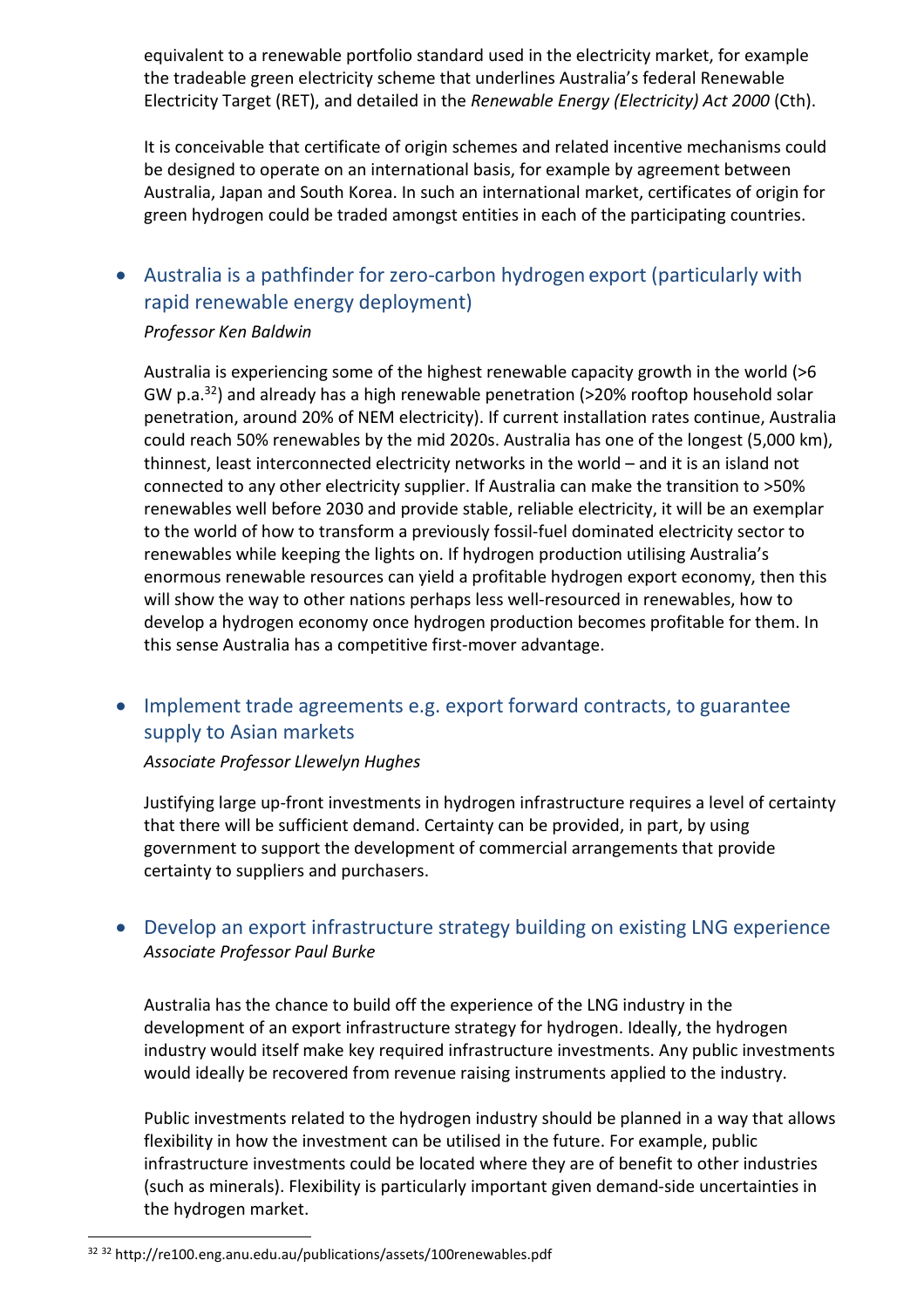## 5. What are the top two or three factors required for a successful hydrogen export industry?

### • Drive down renewable energy costs and facilitate 100% renewable energy *Dr Fiona J Beck, Ms Tory Bridges, Dr Robin Purchase, Dr Mahesh Venkataraman*

The expansion of the electricity market and a move towards 100% renewable energy generation is necessary to support a successful zero-carbon hydrogen export industry. This would necessarily require significant infrastructure development, in addition to renewable energy installations, to accommodate the growth of the electricity network, including grid upgrades and storage (e.g. pumped hydro, batteries, and demand management) to balance the grid.

However, hydrogen generation from electrolysis could play a significant role in grid stabilisation, providing grid firming services and a way to store electricity on many different time scales [6, p. 35][7, p. 41]. Electrolysers can act as variable loads, soaking up excess electricity when large amounts of renewable energy is being produced, and scaling back hydrogen production when demand exceeds supply (although see dot point 3, Q8).

Stored hydrogen could also be used to compensate for seasonal changes in renewable energy production. More work is needed to prove that hydrogen generation could be a cost-effective method of grid balancing.

## • Consistent and predictable policy settings are essential across the renewable energy / hydrogen value chain

*Professor Frank Jotzo and Associate Professor Paul Burke*

A renewables-hydrogen production system for export will require large investments, the payback on which will in part depend on policy settings. Reliable and predictable policy is essential to unlock large-scale private investment; by contrast, policy uncertainty will stymie investment. It will be particularly important to develop sound and stable rules for royalties and taxation of a hydrogen export industry. Policy applying to the hydrogen production and export industries should furthermore be consistent with policy applying in other parts of Australia's energy sector.

The need for policy consistency includes the treatment of any greenhouse gas emissions that may arise from hydrogen production if this were to involve fossil fuels. Fundamentally, building a hydrogen production industry in Australia is compatible with national and international climate change goals only if it is 'green hydrogen', produced using renewable energy.

#### *Sound arrangements for taxation/royalties and investment for the public benefit*

A successful hydrogen export industry could be highly profitable. Profits beyond those required for an adequate rate of return on private capital investments should accrue to Australian governments, and thus the Australian community. Clarifying royalty/taxation arrangements at the outset is important to facilitate investment and to achieve a positive outcome for the community overall. Options should be systematically investigated, including the case for a resource rent tax (progressively higher taxation at higher levels of profitability), with possible re-investment in a sovereign wealth fund.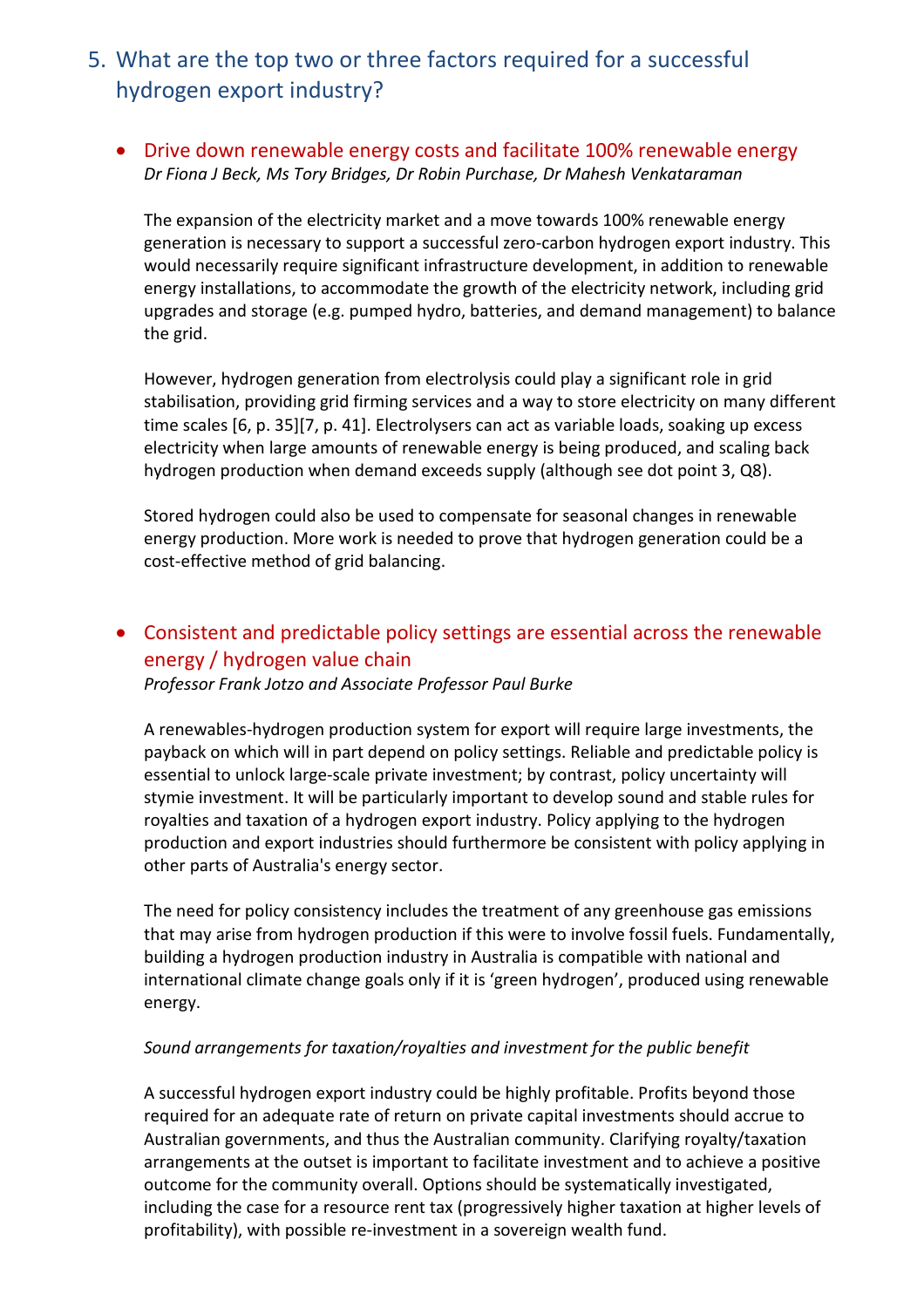## • Evaluate alternative techno-economic pathway value propositions – especially location of generation and access points, and storage and transport technologies

#### *Professor Ken Baldwin*

Given the number of alternative hydrogen generation, storage and transport technologies, a comprehensive range of different techno-economic pathways need to be evaluated to provide a comparative evaluation of future hydrogen economy scenarios. This also includes geographic issues, such as port locations relative to generation sites and hydrogen markets.

In addition, hydrogen will also compete not only with other energy transport vectors, but with entirely different systems (such as undersea, HVDC cable export of electricity). So the viability of future scenarios should also be evaluated against other very different technoeconomic alternatives.

## • Understand the evolution of overseas policies e.g. carbon pricing, to avoid carbon-risk for hydrogen export *Professor Frank Jotzo*

International demand for Australian produced hydrogen is likely to depend on technical, economic and policy factors in energy importing countries.

Among policy factors, the most important aspect is the treatment of carbon emissions in importing countries e.g. carbon pricing, and the treatment of embodied carbon in imported energy. Carbon policies in importing countries will mean higher demand for traded hydrogen; any measures importing countries take on embodied carbon will mean a disadvantage to hydrogen produced from fossil fuels, including possible import penalties, restrictions or bans on hydrogen that incurred carbon dioxide emissions in production.

To estimate possible demand scenarios and possible ranges for hydrogen prices, it is important to understand and quantitatively estimate the potential effects of such policies.

## • Continue to provide research support e.g. through ARENA, to keep at the cutting edge of hydrogen research

#### *Professor Ken Baldwin*

Australia already has a strong research profile in the hydrogen economy, so continued investment in research across the hydrogen value chain is essential to capture the full opportunities provided by such research leadership.

## • Cost and safety for hydrogen generation, storage and conversion *Professor Yun Liu*

Lowering the cost of hydrogen is essential to replace current energy sources. The strategy for this to identify various hydrogen sources both locally and at large scale, develop safe storage techniques, and to minimise the energy dissipation during the hydrogen-electricity conversion. There is a further need to thoroughly solve the safety issue is by developing safety techniques, and better monitoring/alarm systems.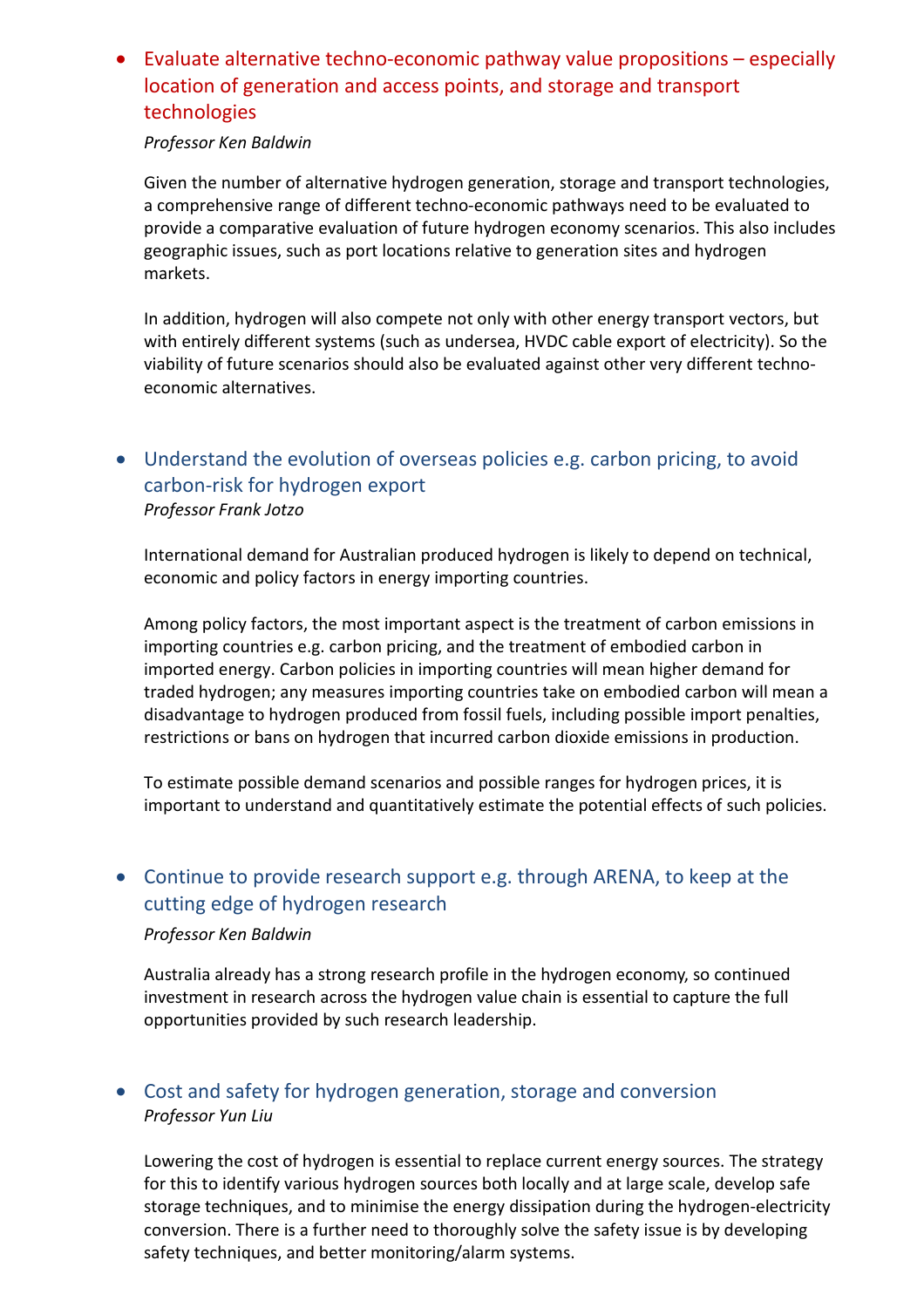- 6. What are the top two or three opportunities for the use of clean hydrogen in Australia?
	- New clean hydrogen applications such as steel production and reduction of mineral ores *Dr John Pye*
		- See Q1.
	- Hydrogen fuel cell electric vehicles for long-range travel and heavy transport *Dr Matthew Stocks*

Future low emissions transport will lean heavily on low emissions electricity. Direct electrification through battery storage is looking the most likely route for light vehicles. The solutions for long range, heavy transport, where Australia has a disproportional dependence relative to other countries, are still open. Hydrogen may play a significant role here due to its high energy-to-weight and the ability to replenish a tank rapidly, but needs to overcome efficiency, storage, transport and fuel cell cost challenges to be the solution of choice in comparison to direct electrification through batteries or catenary lines.

## • Synthetic fuels and other carbon-intensive products e.g. ammonia, fertilisers *Dr John Pye*

World production of ammonia is approximately 200 Mt/a. China is the largest producer, where ~70% production of ammonia is from coal, with high emissions. Ammonia production globally is a very significant contributor to CO2 emissions; ammonia is the second-largest GHG-emitting chemical industry after the olefins industry. Ammonia is primarily used as a feedstock for fertiliser production, but also contributes to other important industrial chemicals including explosives and polymers.

Converting renewably-produced hydrogen to ammonia gives Australia a great opportunity to access this large chemicals market, and to simultaneously make a large contribution to decarbonising the global chemical industry. Ammonia is far easier to transport than pure hydrogen, and already has a large market. In 2017, the IEA noted that ammonia production via electrolysis may already be competitive with fossil-based production in some areas<sup>33</sup>. Yara (in the Pilbara) is developing a pilot plant for this process, and many others are watching with interest.<sup>34</sup> This will be the first large-scale demonstration of electrolytic production of ammonia in the world, and is considered to a key topic for global innovation by the IEA<sup>35</sup>.

Ammonia may have far greater potential than just the 200 Mt/a for the chemical industry, by using it as an energy vector. In this case, the ammonia could be fed into fuel cells to produce electricity; it could be burnt as a fuel in power stations or in transport; or it could be converted back to hydrogen to open up a broader range of other downstream processes.

<sup>33</sup> IEA, 2017. https://is.gd/BBbZwi

- <sup>34</sup> https://www.yara.com.au/siteassets/about-yara/pilbara-documents-other/renewable-ammonia-factsheet.pdf
- <sup>35</sup> IEA, 2019. https://www.iea.org/tcep/industry/chemicals/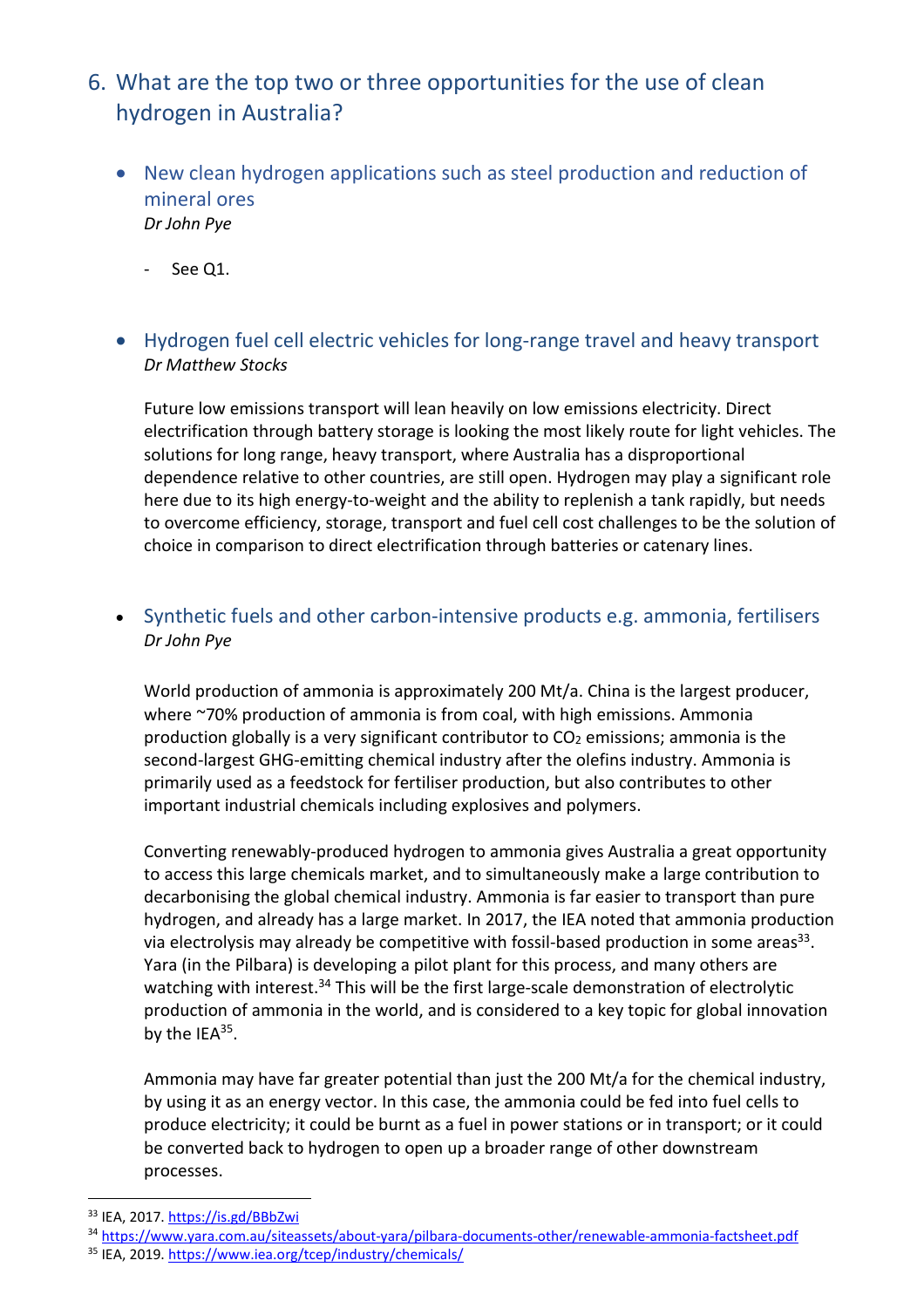CSIRO has been working on a palladium membrane process to extract hydrogen from ammonia. This could be a key part of a process for delivery of hydrogen to Japan and Korea, if ammonia itself is not immediately suitable for their energy needs.<sup>36</sup>

If ammonia were to be burnt directly as a fuel for heating, then 'fuel  $NO<sub>x</sub>$ ' would also be a concern; suitable low-NO<sub>x</sub> burner technologies would need to be developed and used. It is not clear to what extent ammonia may be a feasible large-scale fuel to replace fossil fuels. It is also relatively toxic and requires careful handling.

<sup>36</sup> https://publications.csiro.au/rpr/pub?pid=csiro:EP179514, https://www.csiro.au/en/Research/EF/Areas/Lowemissions-technologies/Hydrogen-membrane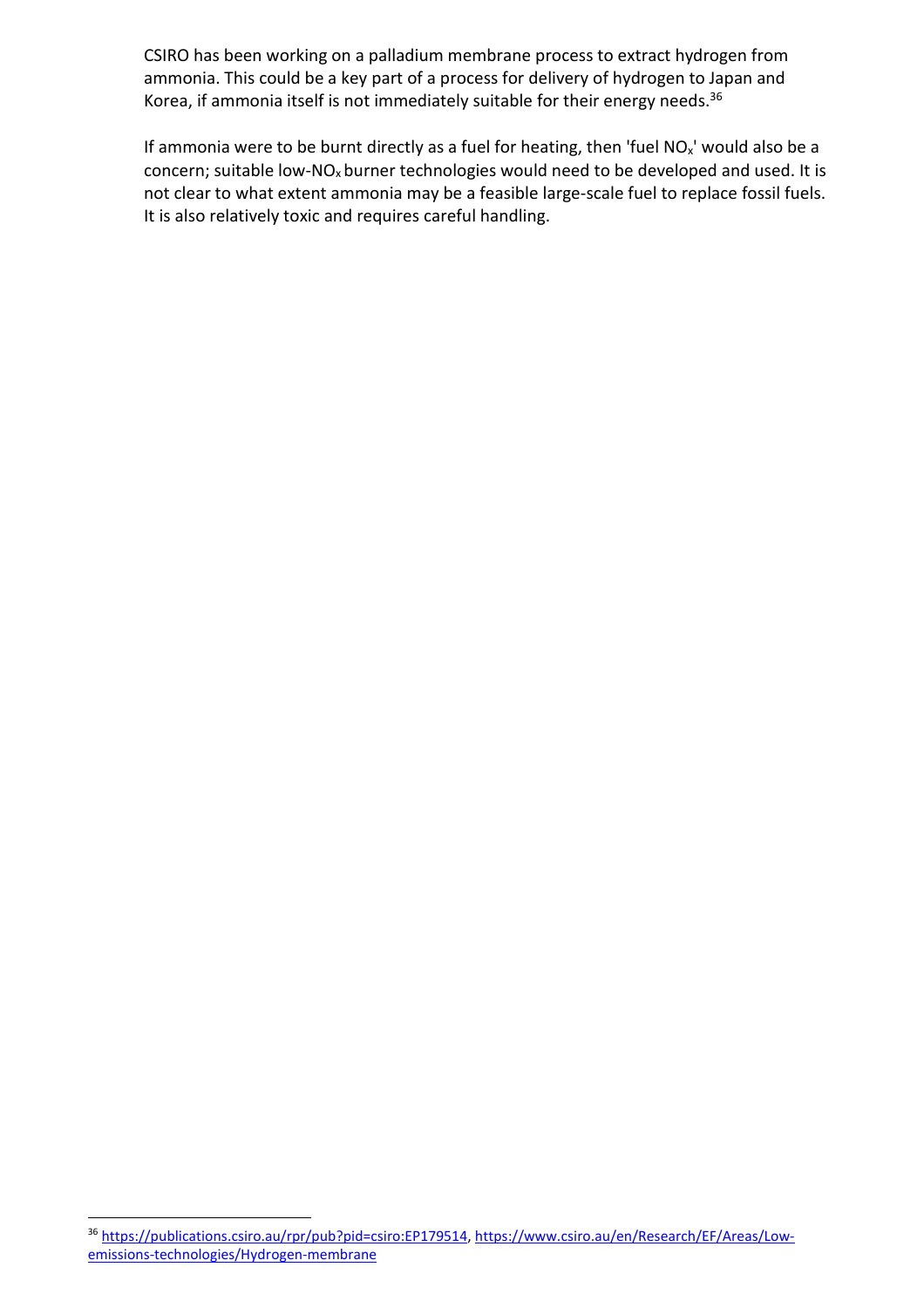## 7. What are the main barriers to the use of hydrogen in Australia?

#### • Cost, and the absence of carbon pricing *Professor Frank Jotzo*

Hydrogen for the Australian domestic market may face a cost disadvantage relative to other sources of energy, including oil and gas for transport, and direct use of renewable electricity, given the cost and energy loss involved in the hydrogen chain.

As discussed above, price is currently a barrier. A key component of the price barrier is the capital cost of electrolysis plants. These are currently at an early stage of commercial development and there is substantial opportunity for costs to reduce due to economies of scale, as well as increase in efficiencies. Since the barrier is capital cost, this means that any electrolysis systems should be run at high capacities, which in many cases may mean connection to the electricity grid. The limitation of capital cost also means that some applications are likely to become economic much later than others e.g. seasonal storage  $$ where the electrolyser is run for only a fraction of the year – is likely to be economic relatively late compared to other applications.

A clear pricing signal on carbon emissions domestically would help encourage the growth of a domestic green hydrogen industry. Current thinking is focussed on an export model; the lack of local infrastructure means there is little in the way of a local market.

## • Incumbent natural gas advantage

*Associate Professor Paul Burke*

The hydrogen industry faces substantial competition from incumbent energy industries, especially natural gas. Existing infrastructure and supply chain advantages, together with continued technological progress in fossil fuel extraction, will mean that hydrogen will not face a simple path to a high market share. Fossil fuel prices may fall if fossil fuels face market competition, undermining the competitiveness of zero-carbon hydrogen projects.

#### • Development of distribution infrastructure *Associate Professor Llewelyn Hughes*

In addition to regulatory and legal systems, and storage facilities, adequate domestic infrastructure will be required to enable hydrogen produced using Australia's renewable energy resources to be distributed to the point of final consumption across the transport, industry, household, and power sectors.

### • Development of storage and transport technologies *Professor Yun Liu*

One of the main barriers to the use of hydrogen in Australia is to develop safe, scalable and low cost (including infrastructure) storage and transport.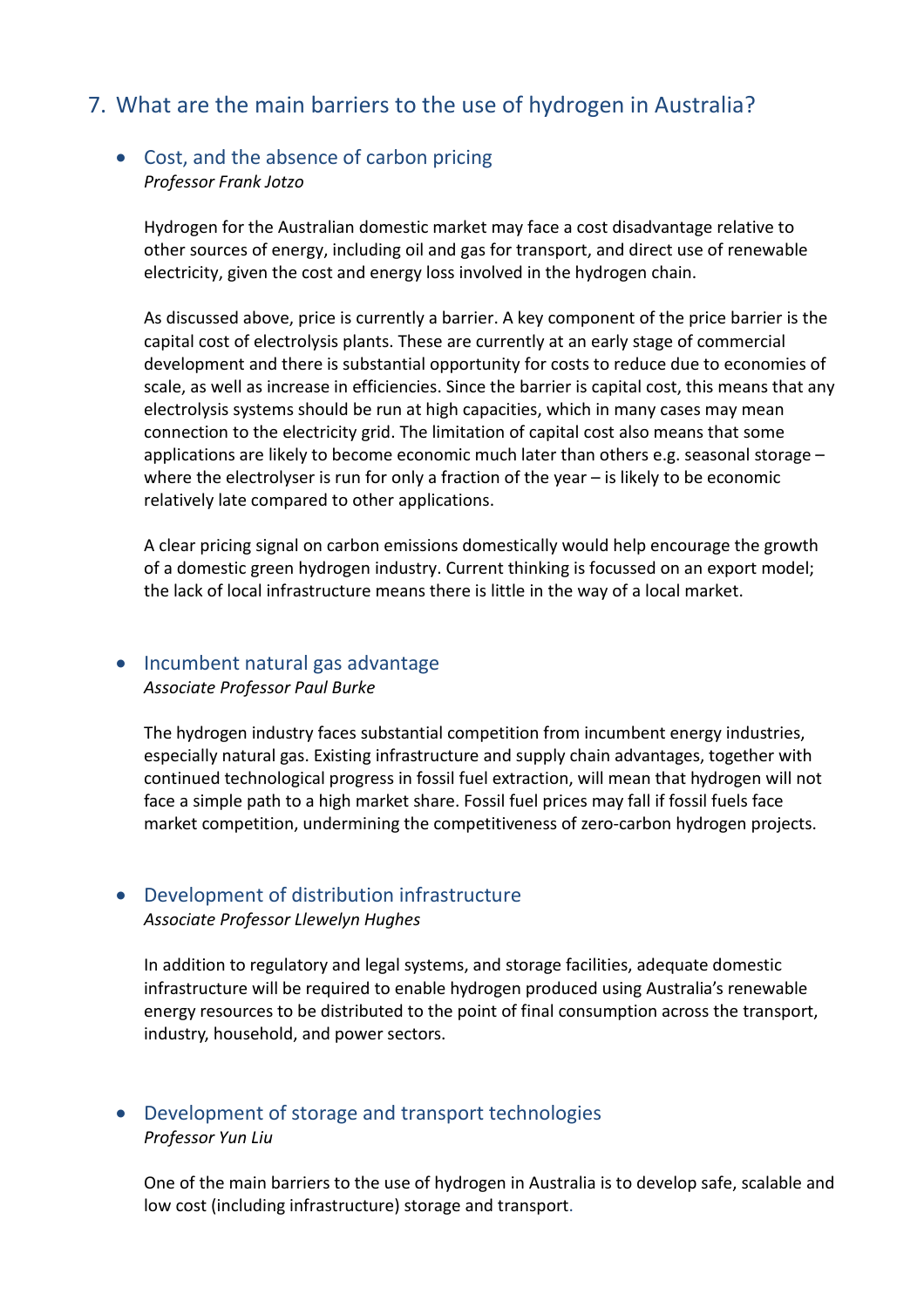#### • Potential community acceptance questions *Dr Fiona J Beck, Ms Tory Bridges, Dr Robin Purchase, Dr Mahesh Venkataraman*

For the hydrogen industry to develop in Australia, whether for domestic consumption and/or export, the support of the Australian public must be secured. Social license to operate must be obtained and subsequently maintained by the hydrogen industry. Absence of public support, especially when expressed in protests and conflicts, may lead to politically based constraints on projects and potential regulatory restrictions, which can cause project failures, economic losses and reputational damage to the industry. This was recently experienced by the coal seam gas industry in the Northern Rivers region of New South Wales, where social license withdrawal occurred (spurred by local perceptions of sustainability, rural economies and questions about the local benefit provision). This recent example demonstrates that the importance of obtaining and maintaining social license to operate should not be underestimated. To give the Australian hydrogen industry the highest chance of success, appropriate time and resources need to be invested into education and genuine participatory processes.

#### • Development of regulatory and safety systems *Dr James Prest*

There are a number of regulatory issues that need to be considered in order to grow a renewable hydrogen industry in Australia generally. Identifying and evaluating the nature of these issues depends on the sector of the hydrogen industry in question and the application of the technology that is proposed, including the scale of application and the precise location of application. Resolution of these issues is a necessary but not sufficient condition for industry development, as the business case for investment depends on many technical and economic considerations, including the extent and terms of any proposed public-private partnerships. The primary aim of legislative reform in this area should be to attempt to de-risk investment.

There is an urgent need for the passage of framework legislation for hydrogen at both at state/territory and federal levels. This legislation would need to set out broad principles to reduce uncertainty for investors in the hydrogen energy field throughout Australia. It is well established and self-evident that regulatory uncertainty can undermine the business case for investment in energy technologies.<sup>37</sup>

<sup>&</sup>lt;sup>37</sup> Barradale, Merrill Jones. "Impact of Public Policy Uncertainty on Renewable Energy Investment: Wind Power and the Production Tax Credit." Energy Policy 38, no. 12 (December 2010): 7698–7709. https://doi.org/10.1016/j.enpol.2010.08.021.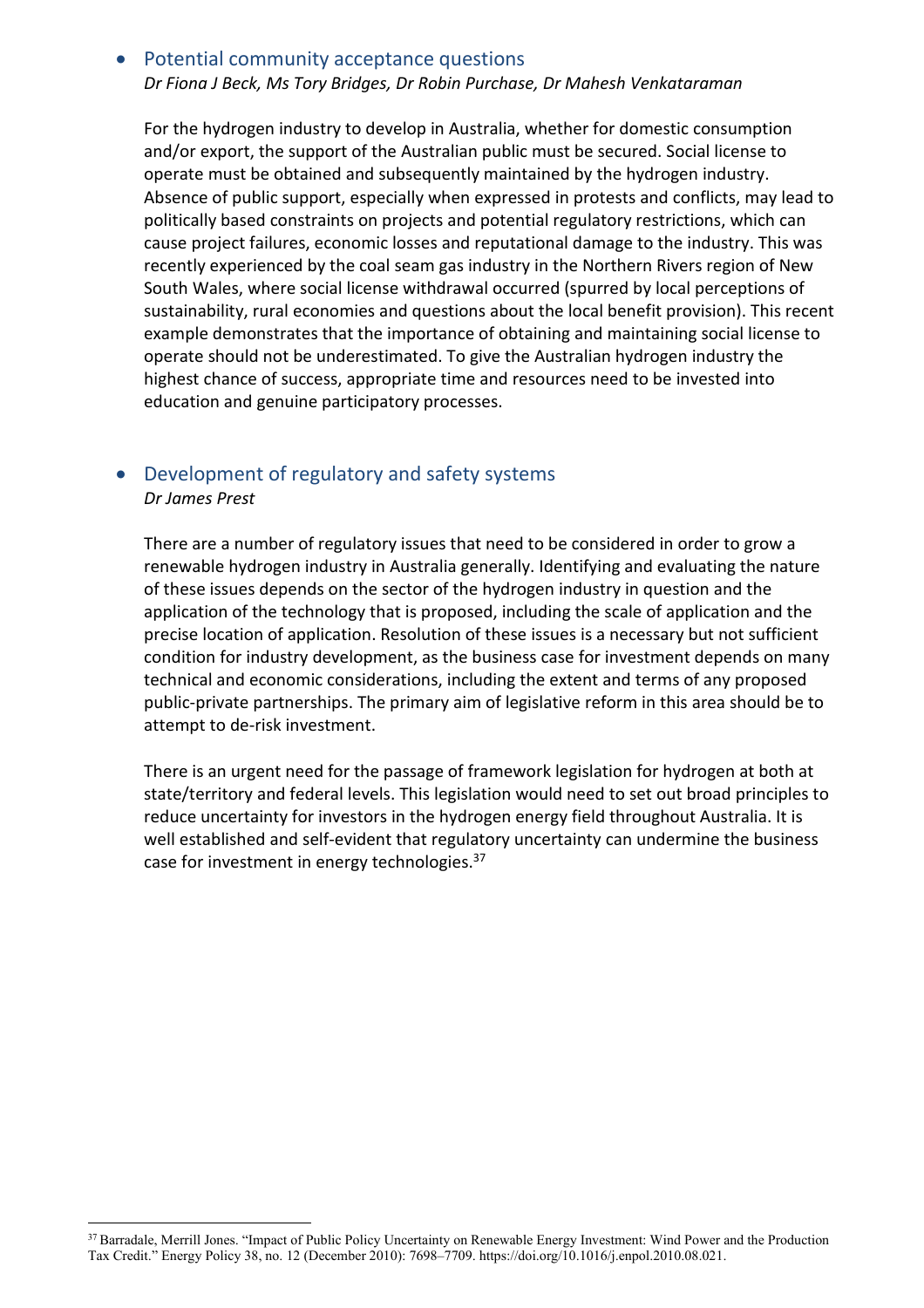- 8. What are some examples where a strategic national approach could lower costs and shorten timelines for developing a clean hydrogen industry?
	- Drive down renewable energy costs and facilitate 100% renewable energy *Dr Fiona J Beck, Ms Tory Bridges, Dr Robin Purchase, Dr Mahesh Venkataraman*
		- see Q5.
	- Market development and research is essential across the renewable energy / hydrogen value chain *Professor Frank Jotzo*

Coordination of the national research effort, such as for example through a CRC for Clean Hydrogen, would provide strategic direction to the national research effort. Continued support for ARENA will allow strategic investment in renewable power research and development.

Support should cover the entire innovation spectrum, from basic R&D to market development approaches. For example, in R&D it is essential to maintain Australian leadership in hydrogen through near-term research in advanced catalysts as well as longerterm research in areas such as photo-electrochemical conversion and microbial conversion.

An important component of developing a new industry that involves large up-front investments is to develop market perspectives, in this case helping ensure that there will be demand in importing countries. There are possible lessons to be drawn from the development of Australia's LNG export industry, where the viability of supply infrastructure (liquefaction trains and export terminals) depended on the establishment of import infrastructure. For hydrogen, large-scale production for export would need confidence that large scale hydrogen usage infrastructure will be developed in potential importing countries, and that this hydrogen demand will not be served by domestic production.

Driving establishment of a domestic hydrogen using infrastructure, e.g. in long distance transport, may need demand-pull measures. Policies used to support the renewable energy industry may provide important lessons.

• If electrolysers dominate, encourage dedicated renewable energy + storage PPAs for 24/7 hydrogen electrolyser generation, with merchant electricity going to renewable energy surplus (to minimise pressure on domestic electricity prices) *Professor Ken Baldwin*

The additional demand on the grid created by the development of an electrolysis-based hydrogen industry could create upward pressure on domestic electricity prices – similarly to any new electrification load growth e.g. for transport and electric vehicles. Electrolysers generally need to be operated continuously to be efficient, and hence need guaranteed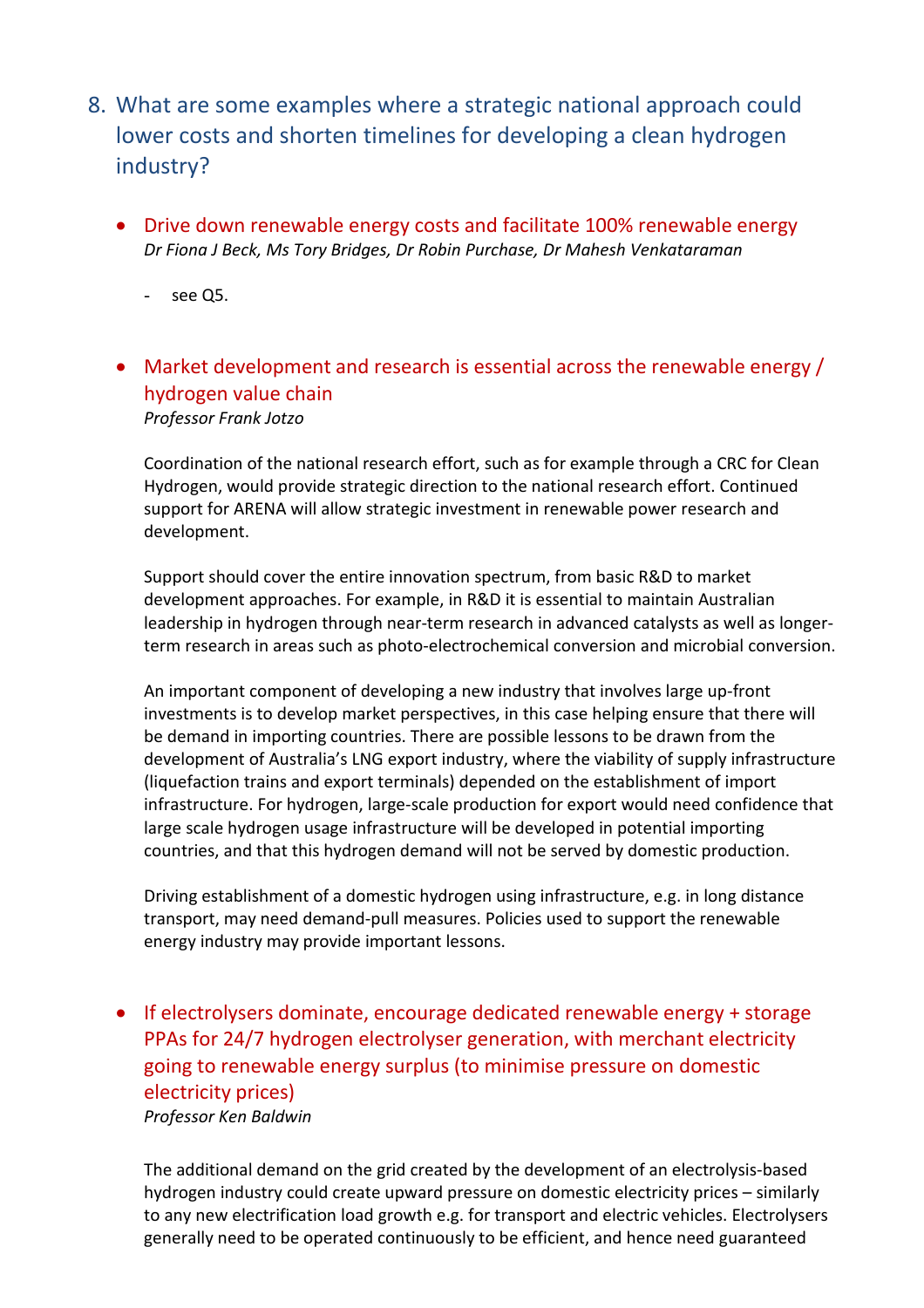24/7 supply to enhance profitability. It is therefore unrealistic to expect that hydrogen generation will be based on "surplus renewable energy" – instead it will need constant supply. If this is achieved by new PPAs with renewable energy generators firmed using storage then there will be no extra demand placed on the grid, and any excess renewable generation could then be used for merchant participation in the market which could potentially put downward pressure on electricity prices.

## • Encourage research into potentially disruptive hydrogen technologies *Professor Ken Baldwin*

In many parts of the hydrogen value chain, there are as yet no clear technological winners. Further, it is possible that current leading technologies such as electrolysis may be challenged in the future by upcoming new technologies, such as direct generation from solar photovoltaics. For this reason, support for research into promising alternatives is important to establish the outcome of competitive research outcomes and learning rates.

• Evaluate alternative techno-economic pathway value propositions – especially location of generation and access points, and storage and transport technologies

*Professor Ken Baldwin*

- See Q5
- Develop clean hydrogen market frameworks, regulatory systems and validation processes *Dr James Prest*
	- See Q4.
- Extract hydrogen from waste products, biomass, by-products of chemical industry, and the environment *Professor Yun Liu*

Hydrogen can also be extracted as a by-product from different sources, such as waste water/soil, biogas from plants, natural ammonia-rich environments, and hydrogen-byproducts of the chemical industry.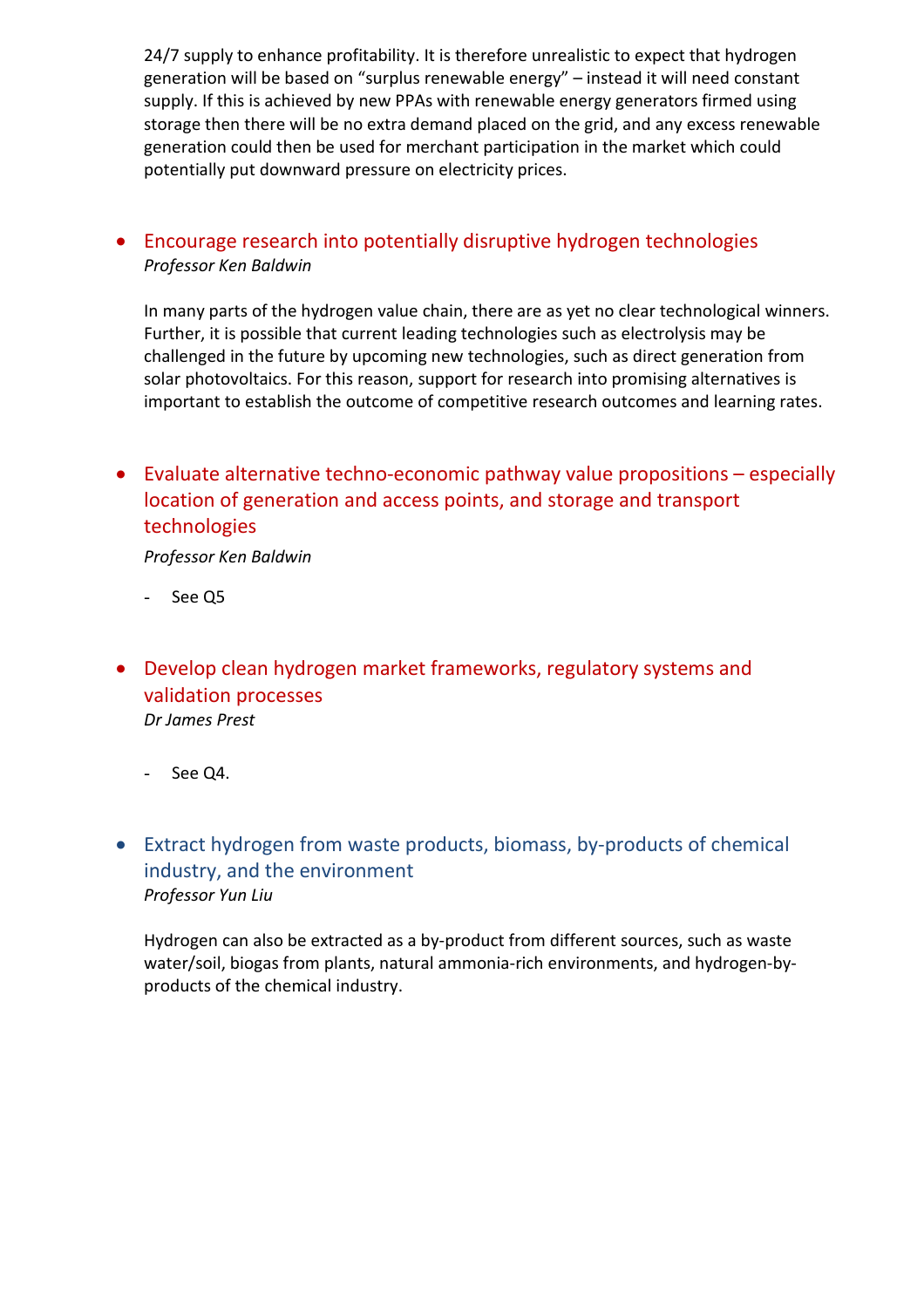- 9. What are Australia's key technology, regulatory and business strengths and weaknesses in the development of a clean hydrogen industry?
	- Strengths:
		- o Low renewable energy costs an Australian comparative advantage *Dr Fiona J Beck, Ms Tory Bridges, Dr Robin Purchase, Dr Mahesh Venkataraman*

Australia has vast renewable energy resources, including some of the best solar and wind assets in the world. Because of this Australia has the opportunity to rapidly develop a 100% renewable electricity market, and drive down renewable energy costs. There is a clear opportunity for Australia to take the lead in developing a hydrogen export industry based on renewable energy, which would demonstrate the feasibility of a truly zero-carbon approach to the world.

## o Highest per capita renewable energy deployment capacity currently being demonstrated

*Professor Ken Baldwin*

Australia is currently demonstrating the world's highest per capita renewable installation rate at 250 W per person p.a. – several times higher than our closest competitors. This will enable us to grow renewable energy for dedicated hydrogen production using electrolysers very rapidly, feeding into the pathfinder dot point, and enabling the neutral (or even reduced) pressure on electricity prices noted above.

#### o Proximity to Asian hydrogen markets (Japan, Korea) *Associate Professor Llewelyn Hughes*

A key strength of Australia in developing a clean hydrogen industry is our proximity to important markets in the Asia-Pacific region, beginning with South Korea and Japan. Japan, in particular, has been a long-standing importer of Australian energy resources, providing a key competitive advantage in the form of existing commercial and inter-governmental links.

### o Existing LNG experience, infrastructure and shipping supply lines *Associate Professor Paul Burke*

Australia has the advantage of being a major LNG exporter, well linked to international shipping routes. Similarities between LNG and hydrogen exports – for example in terms of export infrastructure requirements – provides Australia with a competitive advantage over some other potential suppliers of zero-carbon hydrogen.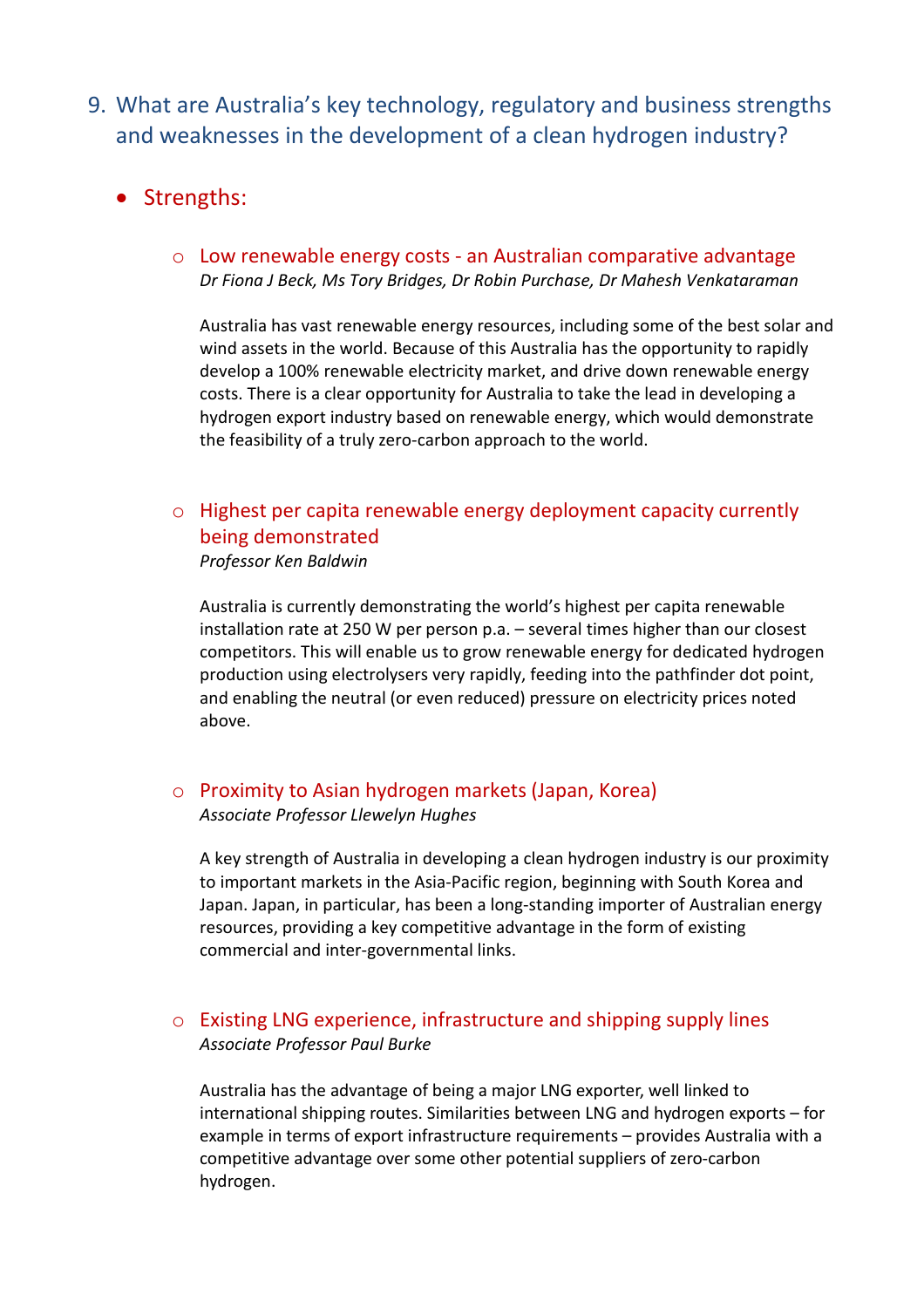## • Weaknesses:

#### o Small domestic market *Professor Ken Baldwin*

There is already a growing international economic market roadmap for export of Australian green hydrogen, whereas there is currently no planned domestic market. The small domestic market will be delayed by infrastructure conversion in any event (even if it does operate at a low <15% level in existing gas mains) until the switch to 100% hydrogen happens further down the track. This, in addition to the small scale of the Australian economy compared to our major trading partners, means that exports will continue to dominate the domestic hydrogen market as the key driver.

However, while the transition will be driven by huge export opportunities, the domestic market could advantageously be developed in parallel with the export market to contribute to decarbonising Australian economy (piggy-backing on the economies of scale of hydrogen generation and distribution). The addition of a domestic market to the international market portfolio would also help spread some of the geopolitical risk associated with hydrogen export markets.

### o Lack of a clear regulatory framework for hydrogen gas *Dr James Prest*

One of Australia's key weaknesses is a lack of a clear regulatory framework for hydrogen gas.

One example issue is that hydrogen gas is presently outside the scope of the National Gas Law (NGL). Therefore, an amendment to the NGL to include reference to hydrogen may be appropriate and should be considered. By contrast, in Germany, national level legislation recognises hydrogen. According to Kreeft (2018) "Hydrogen and SNG produced through power-to-gas, if they are injected into a public gas network, are both covered under the definition of "gas" under Article 3(19a) of the EnWG, Energy Industry Act of 1935 *(Energiewirtschaftgesetz) , where* "Gas" includes Natural gas, biogas, liquefied gas as well as, if they are injected into a gas supply network, hydrogen, which has been produced by water electrolysis, and synthetically produced methane, which is produced from hydrogen produced by water electrolysis and the subsequent methanation thereof. In fact, the expansion of the definition of gas in German legislation represents an implementation of European law, particularly Article 1(2) of the EU 2009 Gas Directive "which determines that the European common rules on the internal market in natural gas also apply to "other types of gas in so far as such gases can technically and safely be injected into, and transported through, the natural gas system".38

#### **There are further legal uncertainties**

 <sup>38</sup> Kreeft, G.J. (2018*), 'Legislative and Regulatory Framework for Power-to- Gas in Germany, Italy and Switzerland*', STOrenewable energy&GO Project, Deliverable 7.3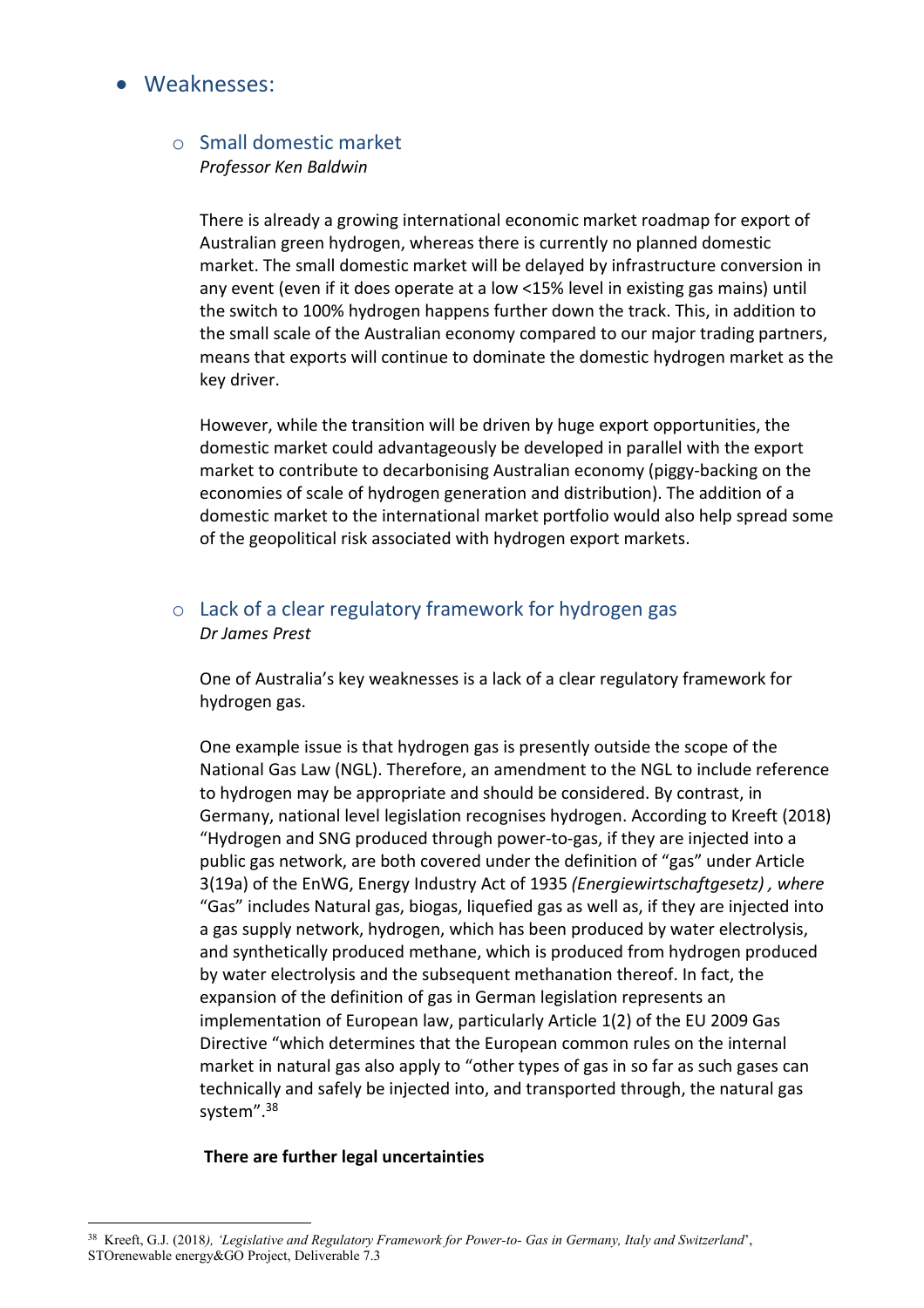- In the case of electricity: does the Federal renewable electricity support law apply to the production of hydrogen?
- In the case of hydrogen to gas: is it possible for hydrogen producers to apply to gain access to Natural Gas pipelines under the National Gas law? How can technical and safety limits on the injection of hydrogen into pipelines be complied with to prevent dangerous levels of pipeline injection?
- In the case of hydrogen to heat & electricity via residential fuel cells: can green hydrogen's contribution to reducing the GHG emissions of heating be incentivised under a Renewable Heat Incentive?
- In the case of hydrogen to synthetic methane (SNG) into Natural Gas Networks: how can gas pipeline access questions be resolved, given that under the *National Gas Law* and Rules, synthetic natural gas is outside the National Gas Law? To clarify, the National Gas Law only applies to *natural gas* and *processed gas* from natural sources.
- Specialised measures to incentivise hydrogen alone will raise public policy questions about incentivising competitor technologies such as battery storage and biogas. An alternative to enacting a specialised hydrogen-centric measure is to enact a generalised energy storage incentive in each Australian jurisdiction.

For hydrogen as an energy storage technology, it is evident that hydrogen-related regulatory issues will overlap with those facing other energy storage technologies. For example, if there were a generalised 'renewable energy storage incentive law' enacted, as in California, there would be an incentive for investment in the deployment of hydrogen as a storage technology. Hydrogen would compete on a level playing field with other storage technologies such as lithium batteries and flow batteries, or compressed air storage. It is possible for incentive laws to be designed with a multiplier or a 'carve out' for those technologies which are presently further from market competitiveness.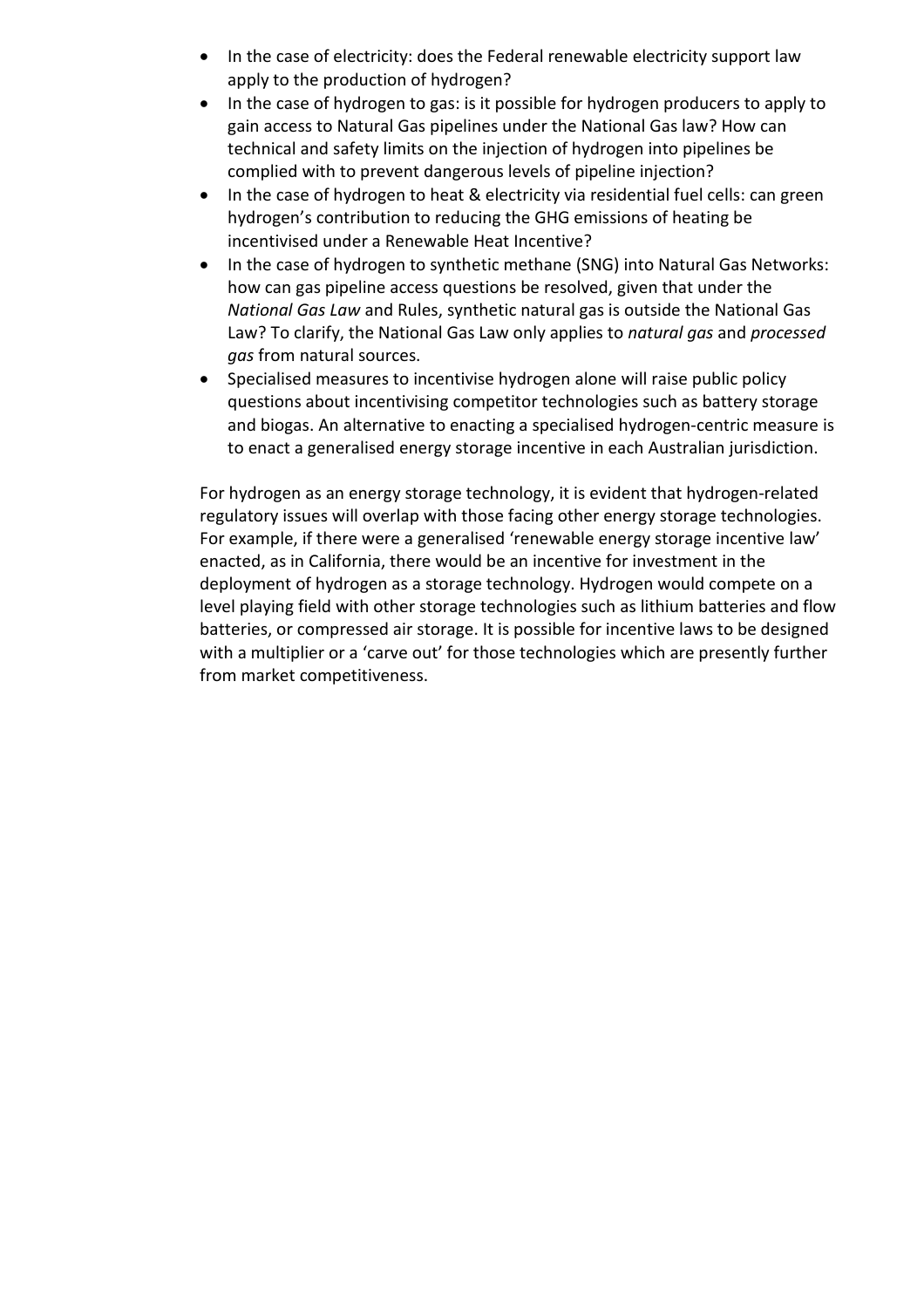## 10. What workforce skills will need to be developed to support a growing clean hydrogen industry?

## • Engineers

#### *Professor Kylie Catchpole*

The hydrogen industry has the potential to evolve quickly once demonstrated, and will require a skilled and specialised workforce.

Australia should cultivate engineering expertise for the manufacture, installation and maintenance of hydrogen facilities.

Australia's natural gas infrastructure could be re-purposed towards a hydrogen infrastructure, which will require retraining people with expertise in existing natural gas infrastructure.

### • Hydrogen-safety trained workers *Professor Yun Liu*

Professional training is needed on hydrogen safety, which can be linked to government measures to standardise hydrogen management, safety, regulation and monitoring.

## • Expertise covering the whole hydrogen production chain from generation, storage, conversion to applications (coupled to research strategy) *Professor Yun Liu*

The development of expertise in R&D across the hydrogen supply chain will foster the development of professional workers, engineers and academic staff in hydrogen generation, storage, conversion and applications.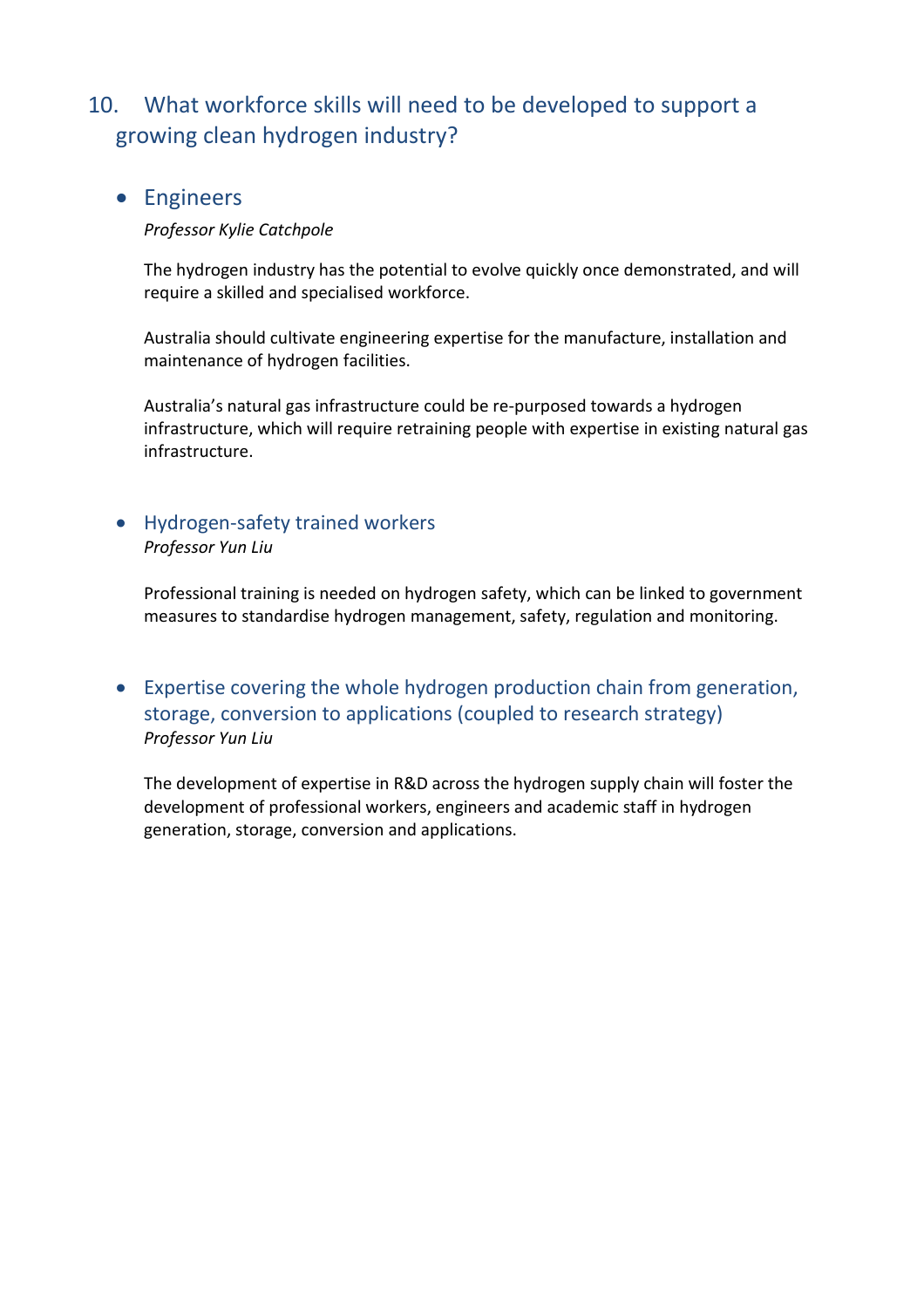- 11. What areas in hydrogen research, development and deployment need attention in Australia? Where are the gaps in our knowledge?
	- Encourage research into potentially disruptive hydrogen technologies *Professor Ken Baldwin*
		- See Q8.
	- Evaluate alternative techno-economic pathway value propositions especially location of generation and access points, and storage and transport technologies

*Professor Ken Baldwin*

- See Q5.
- Develop clean hydrogen market frameworks, regulatory systems and validation processes *Dr James Prest*
	- See Q4.
- Establish several R&D centres in key technologies in the hydrogen industry export value chain *Professor Kylie Catchpole*

R&D is currently reasonably well supported in Australia, but there are benefits in coordinating the research effort through mechanisms such as a Cooperative Research Centre, an ARC Centre of Excellence or other research clustering.

For example, a Clean Hydrogen CRC would provide strategic direction to hydrogen research and could be focussed on developing deployable, market-ready hydrogen products such as vehicle fuel cells and catalysis plants, or new overseas transport and storage systems.

If it had a hydrogen export focus, it would complement the Future Fuels CRC which is focused on domestic hydrogen distribution.

### • Hydrogen storage and transport *Professor Yun Liu*

The infrastructure requirements for handling and storage of hydrogen need to be explored, and the readiness for deployment in vehicles needs to be assessed. Infrastructure will almost certainly require government support.